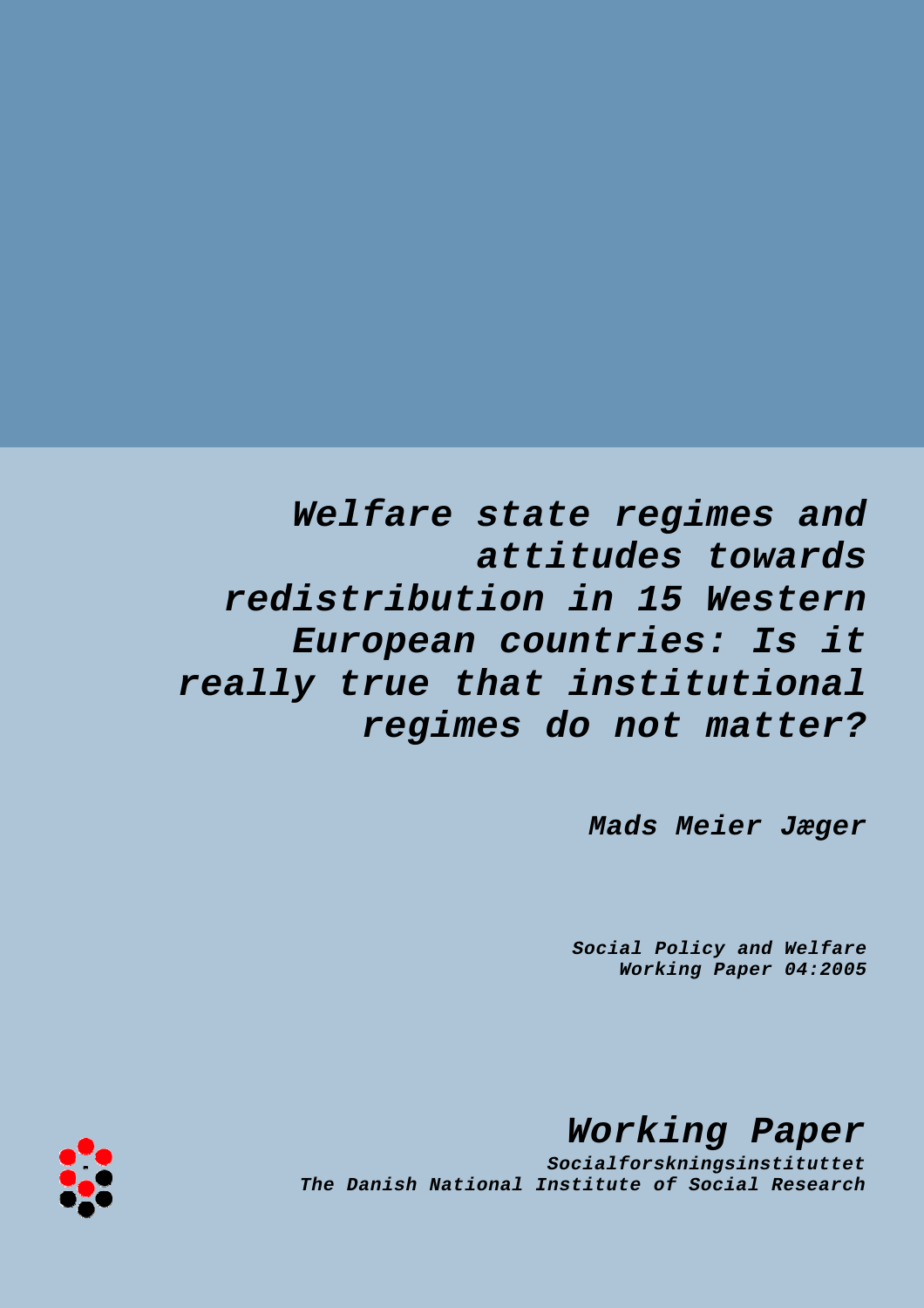*Welfare state regimes and attitudes towards redistribution in 15 Western European countries: Is it really true that institutional regimes do not matter?* 

*Mads Meier Jæger* 

## *Social Policy and Welfare Working Paper 04:2005*

The Working Paper Series of The Danish National Institute of Social Research contain interim results of research and preparatory studies. The Working Paper Series provide a basis for professional discussion as part of the research process. Readers should note that results and interpretations in the final report or article may differ from the present Working Paper. All rights reserved. Short sections of text, not to exceed two paragraphs, may be quoted without explicit permission provided that full credit, including © notice, is given to the source.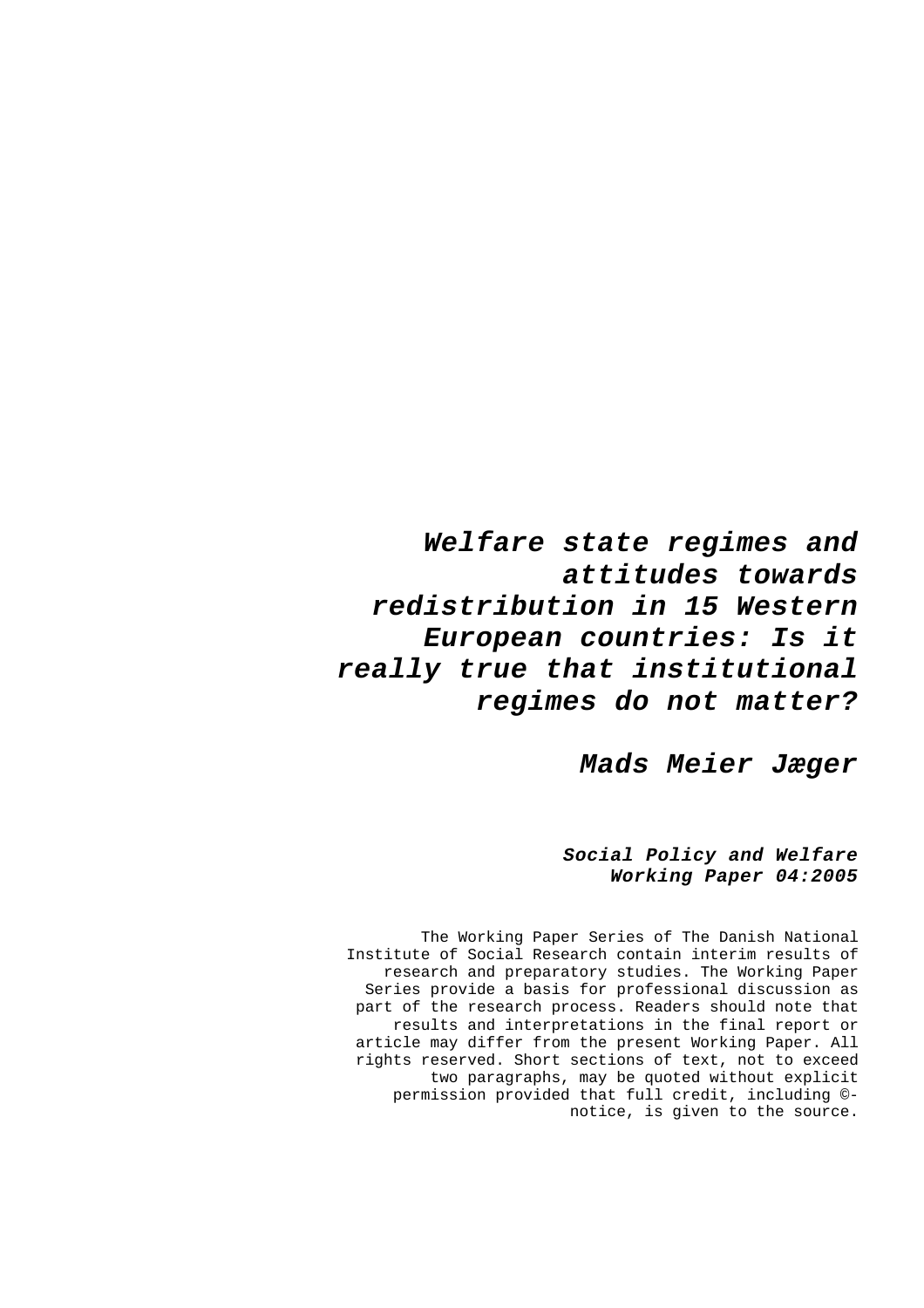# **Welfare state regimes and attitudes towards redistribution in 15 Western European countries: Is it really true that institutional regimes do not matter?**

Mads Meier Jæger PhD-student The Danish National Institute of Social Research Herluf Trolles Gade 11 1052-Copenhagen K Email: [mads@sfi.dk.](mailto:mads@sfi.dk)

*Last revision April 5 2005* 

### **Abstract.**

In this paper we analyse how different welfare state regimes affect popular support for redistribution across 15 Western European countries. We suggest that the main reasons why previous studies have not been able to connect welfare state regimes and popular attitudes towards the welfare state is due to an improper and reductionist operationalisation of welfare state regimes, failure to distinguish empirical country 'cases' from theoretical regime types, and finally improper handling of statistical methodologies. Rather than treating countries as 'perfect' representations of different welfare state regimes, in the paper we assess countries' *degree* of belonging to welfare state regimes along a range of theoretically defined characteristics: level and composition of public social spending, strength of leftwing political power, and degree of neo-corporatism. Utilising data from the European Social Survey and the third wave of the European Values Study, and by means of an ordered mixed probit model with concomitant variables, we find strong evidence that structural characteristics affect mass opinion in a manner consistent with regime theory. For example, public support for redistribution increases with total social expenditure relative to GDP, family benefits, and active labour market policies. Furthermore, we find that institutionalised left-wing political power as measured by left-wing government seats and neo-corporatism are significant predictors of support for redistribution.

Keywords: Attitudes towards redistribution, comparative study, welfare state regimes, mixed probit model, concomitant variables, non-parametric estimation. JEL: C14, C25, I31, O57.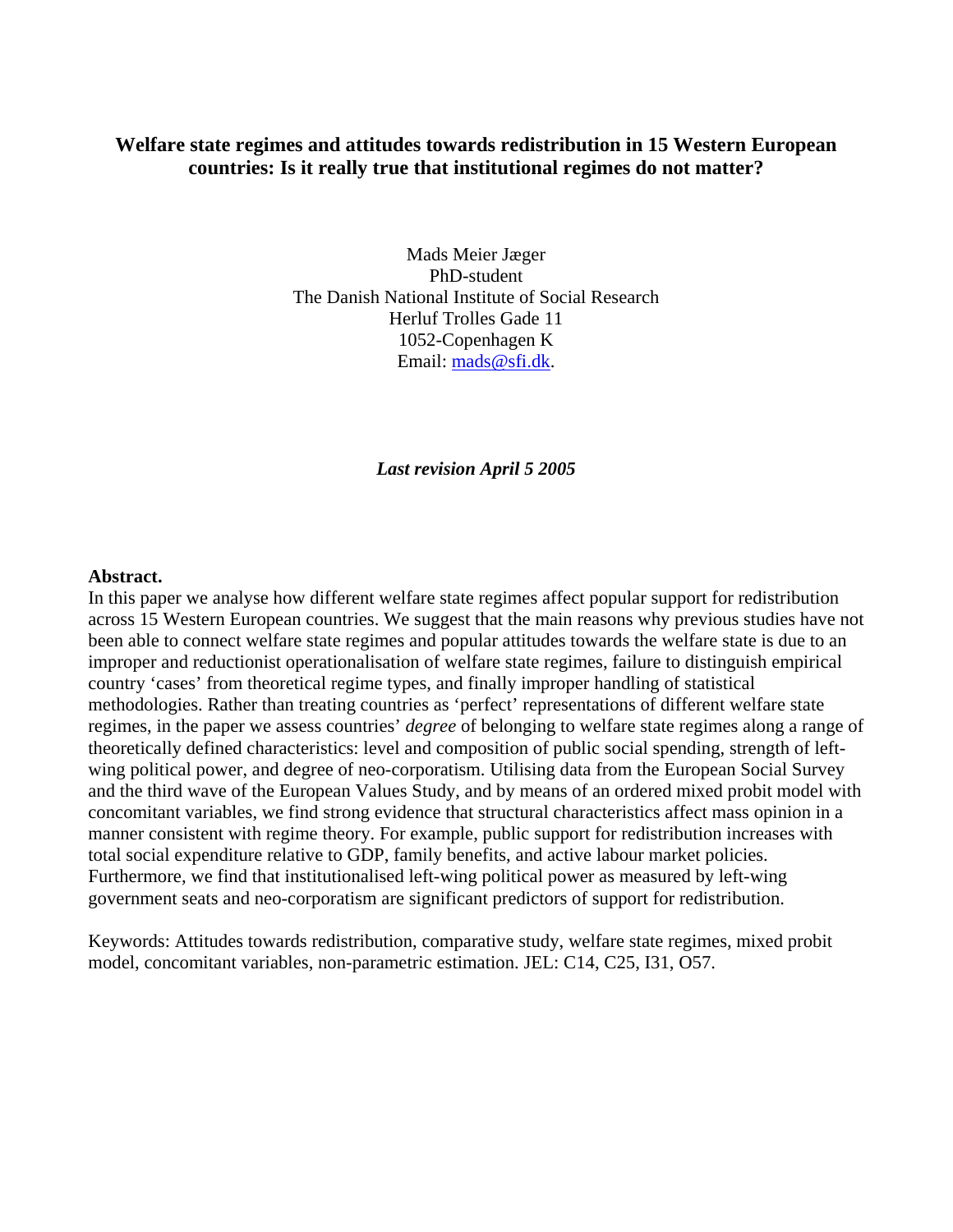#### **1. Introduction**

A *leitmotiv* in the comparative literature on welfare-state legitimacy and public opinion is the notion that institutional differences in welfare-state arrangements, policies, and ideologies shape mass support for the welfare state. This idea has a long formative history, but especially within the institutionalist framework of *welfare-state regimes*, as formulated by Esping-Andersen (1990, 1999), has this idea been explored to a considerable extent in recent years (e.g. Svallfors 1997; Bean & Papadakis 1998; Gelissen 2000; Arts & Gelissen 2001; Blekesaune & Quadagno 2003; Linos & West 2003). The central thrust in this empirical literature has been to identify systematic cross-national variation in public support for welfare-state principles and policies which may be explained by countries' belonging to different welfare-state regimes or models. Unfortunately, so far the existing empirical literature has not been able to provide unambiguous empirical support for the hypothesis that different welfare state regimes create different levels and types of public support. In most studies no systematic attitudinal patterns are found, and in some cases observed cross-national trends in support for major welfare state policies and institutions contradict prior theoretical expectations. For example, Gelissen (2000: 298- 299) concludes that "… no evidence was found for the thesis of there being any a relationship between the type of welfare state, as defined by Esping-Andersen, and levels of popular support for the welfare state".

In this paper we challenge the view that welfare state regimes do not produce systematic variation in levels of support for the welfare state across the Western, capitalist societies. We argue that the reason why the empirical literature has failed to demonstrate a connection between variations in welfare-state arrangements and mass opinion is attributable to three overall factors: A reductionist conceptualisation of welfare state regimes, failure to formulate direct tests of *regime* (rather than country) effects on attitudes, and finally inadequate empirical methodologies. First, most empirical studies systematically treat individual countries as *de facto* manifestations of welfare state regimes. This approach fails to recognise the substantive meaning of Esping-Andersen's (1990, 1999) concept of welfare state regimes as denoting *theoretical* and *heuristic ideal types* rather than actual, empirical entities. Thus, by definition empirical country cases cannot be seen as perfect representations of welfare state regimes (Kvist 1999; Bonoli 2000). Second, by treating countries as regimes most comparative studies fail to test *regime effects* on cross-national levels of support for the welfare state. Rather, most studies take an indirect approach and investigate attitudinal cleavages among different social and socioeconomic groupings (social classes, labour market insiders/outsiders, sectors of employment, etc.) within individual countries which are hypothesised to represent different welfare state regimes (e.g. Svallfors 1997; Andress & Heien 2001; Linos & West 2003). While this literature has generated important insights into socio-economic attitudinal differences in a range of socially heterogeneous countries, then this approach ultimately does not test if welfare state *regimes* induce systematic variation in attitudes towards the welfare state. Finally, while a few recent comparative studies have introduced statistical methods that distinguish between-country variation in attitudes from between-individual variation (see Gelissen 2000; Arts & Gelissen 2001; Blekesaune & Quadagno 2003) – thereby effectively allowing for structural, regime type effects in cross-national attitudinal patterns to be examined – then this literature does not deal with inherent limitations in these methods.

In this paper we investigate the impact of welfare state regime characteristics on attitudes towards redistribution across 15 Western European countries. Rather than assuming that countries are perfect correlates of welfare state regimes, we utilise several structural regime-type characteristics: range and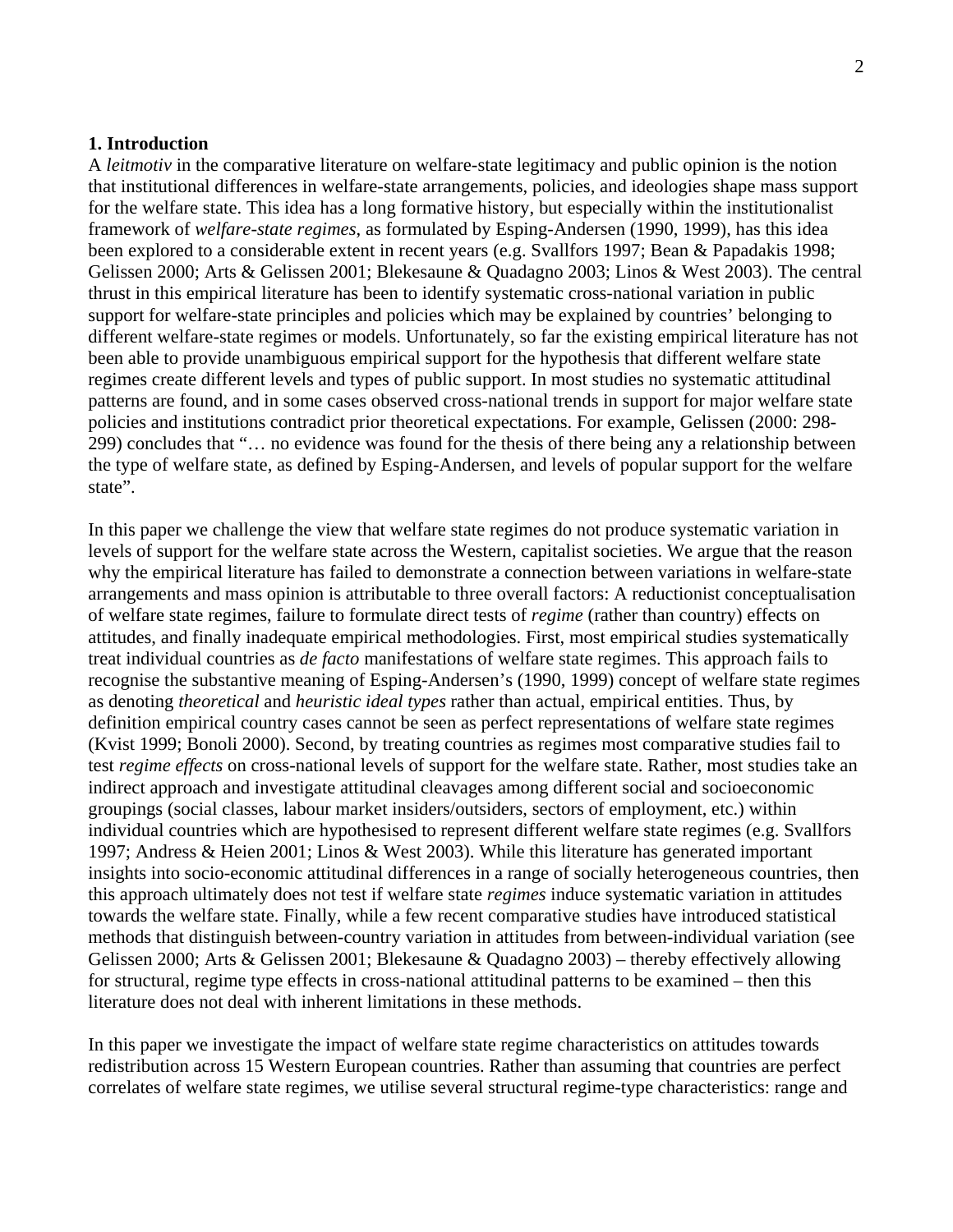structure of public social spending, political power configuration, and degree of institutionalised neocorporatism, to assess countries' resemblance to the theoretical regime types developed by Esping-Andersen and others. These structural variables are then used as explanatory variables in accounting for cross-national variations in attitudes towards redistribution, thereby allowing for a direct test of the effect of welfare state regime characteristics on attitude formation. In terms of methodology, we modify the standard multilevel or random effect model in several key aspects as to ensure consistent estimation of the effect of welfare state regimes on public support for redistribution. Finally, in order to validate our empirical findings, we carry out the analysis on two independent cross-national data sets: the European Social Survey and the European Values Study.

The following section presents the theoretical arguments on how welfare state regimes are hypothesised to influence public opinion, as well as review the results from previous studies. This section also spells out in closer detail why we consider most existing empirical studies to fail in adequately testing for regime effects. Section 3 presents the data sets and variables used in the analysis, as well as describes the methodological approach taken in the study. In section 4, we present the results of the empirical analysis of the effect of welfare state regimes on attitudes towards redistribution in 15 countries. Finally, section 5 discusses the findings and sketches out some possible avenues for future research.

### **2. Welfare-state regimes and attitude formation**

The basic idea that different welfare state architectures generate different levels of public support for their underlying ideological and normative principles was proposed by Esping-Andersen in his *Three Worlds of Welfare Capitalism* (1990). As a consequence of their diverging formative histories: institutionalisation of political conflicts among social classes and groupings, corporatist legacies, and political economies, different welfare state regimes affect the ideological and normative preferences of their citizenry in a systematic fashion. More specifically, it was hypothesised that people living in countries belonging to the *Social democratic regime*, with its comprehensive social security systems, emphasis on universalistic social rights and egalitarian ideological principles, would display the highest level of support for state welfare, redistribution, and equalising policies. The Conservative regime, characterised by social insurance, corporatist arrangements and selective solidarity, would take a middle position, while in the 'residualist', market-driven Liberal regime citizens would exhibit the lowest level of support for publicly organised welfare (cf. Esping-Andersen 1990, 1999; Gelissen 2000: 290; Andress & Heien 2001: 343). Since in this context we deal with the 'old' 15 EU member states, also the 'Southern' or Mediterranean welfare state regime, in many respects resembling the Conservative regime, but with a stronger emphasis on informal welfare provision and family networks (e.g. Ferrera 1996; Bonoli 1997), deserves attention. The expected position of this regime with respect to support for the welfare state is less clear. Gelissen (2000: 291) and Arts & Gelissen (2001: 292) argue that given their status as 'welfare laggards' within Europe, one would expect to find high levels of support for state welfare as to reach the levels of social security coverage found elsewhere in Europe. On the other hand, Bonoli (2000: 434) suggest that, given the strong historical and ideological tradition for family-based social arrangements found in Southern Europe, the opposite scenario is more likely to be the case. Hence, no consensus exists in the literature on the expected attitudinal location of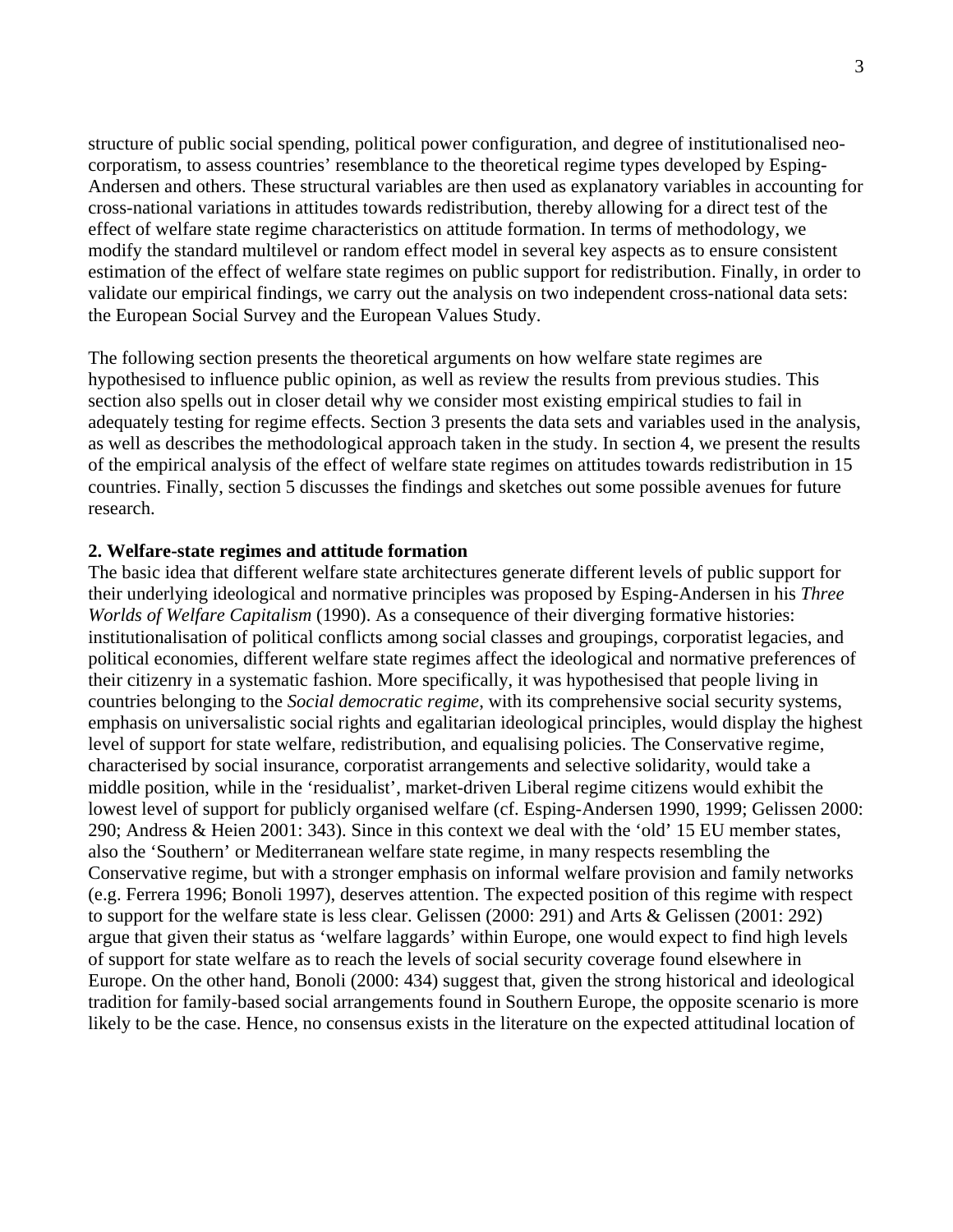the Southern welfare state regime relative to the other regimes.<sup>[1](#page-5-0)</sup>

#### *Evidence from existing empirical research*

 $\overline{a}$ 

Previous studies on support for the welfare state in the Western, capitalist countries find no unambiguous evidence to support the hypothesis that welfare state regimes may be ranked according to their internal level of public support at the aggregate level (Bonoli 2000; Gelissen 2000: 290; Svallfors 2003: 500). In addition, it remains controversial if the observed cross-national variations in attitudes towards welfare and redistribution may actually be interpreted as caused by regimes, or whether or not these differences are due to some other factors (Svallfors 2003: 500). In recent years, the comparative literature has focused on confirmatory rather than descriptive analyses of how welfare state regimes affect public opinion. Two general approaches have been taken in this literature. In this section we review the ideas and findings in both approaches as well as discuss out the theoretical and empirical limitations of these approaches.

The first tradition of comparative research takes an indirect approach to studying the impact of welfare state regimes on attitudes. The leading theme in this literature is how welfare state regimes create attitudinal cleavages among socioeconomic groups with conflicting vested political interests and social risk profiles (e.g. Papadakis & Bean 1993; Peillon 1996; Nordlund 1997; Svallfors 1997, 1999, 2003, 2004; Bean & Papadakis 1998; Kaase & Newton 1998; Taylor-Gooby 1998; Edlund 1999; Bonoli 2000; Andress & Heien 2001; Linos & West 2003). Here, it is argued that social class cleavages are important in the Liberal welfare state regime, that labour market status and notably the opposition between labour market "insiders" and "outsiders" is of particular relevance in the Conservative regime, and finally that one would expect to find significant attitudinal differences between public and private sector employees as well as marked gender differences in the Social democratic regime (Svallfors 2003: 498-99; 2004: 120). Hence, this approach does not directly test the effect of welfare state *regimes*  on popular support as such. Rather, these studies investigate similarities in within-country attitudinal cleavages across a set of countries hypothesised to represent different regime types. While this literature finds substantial empirical variation in the total level of support for the welfare state at the aggregate level, then patterns of attitudinal cleavages among different social groupings (social classes, labour market insiders/outsiders, people employed in different sectors, etc.) tend to be largely homogenous across the countries studied (e.g. Svallfors 1997: [2](#page-5-1)95; 2003).<sup>2</sup>

The second strand of literature groups countries in regime type cluster variables *ex ante* as indicated by regime theory, after which these cluster variables are included as regime-type dummy variables in empirical analysis. Gelissen (2000), in his 11-country study on attitudes towards institutionalised

<span id="page-5-0"></span> $1$  Results from existing empirical studies are not very helpful in this respect. Gelissen (2000) finds the Mediterranean countries to exhibit lower support for institutionalised state welfare than those countries classified as being in the Liberal regime. The opposite conclusion is reached in Arts & Gelissen (2001). Papadakis & Bean (1993) find Italy to be somewhere in the middle of the field, whereas Evans (1996) and Bean & Papadakis (1998) finds Italians to be comparatively more in favour of redistribution and state responsibility for welfare compared to other Europeans.

<span id="page-5-1"></span> $2$  Linos & West (2003), in their re-analysis of Svallfors (1997), do find some evidence of the expected regime-specific attitudinal cleavages when analysing data from Norway, the United States, Germany, and Australia. A similar conclusion is made in Andress & Heien (2001: 352). However, given the fact that both studies only include four countries, their results are mainly indicative and no substantive conclusions as to the effect of welfare state *regimes* on public support for the welfare state are warranted.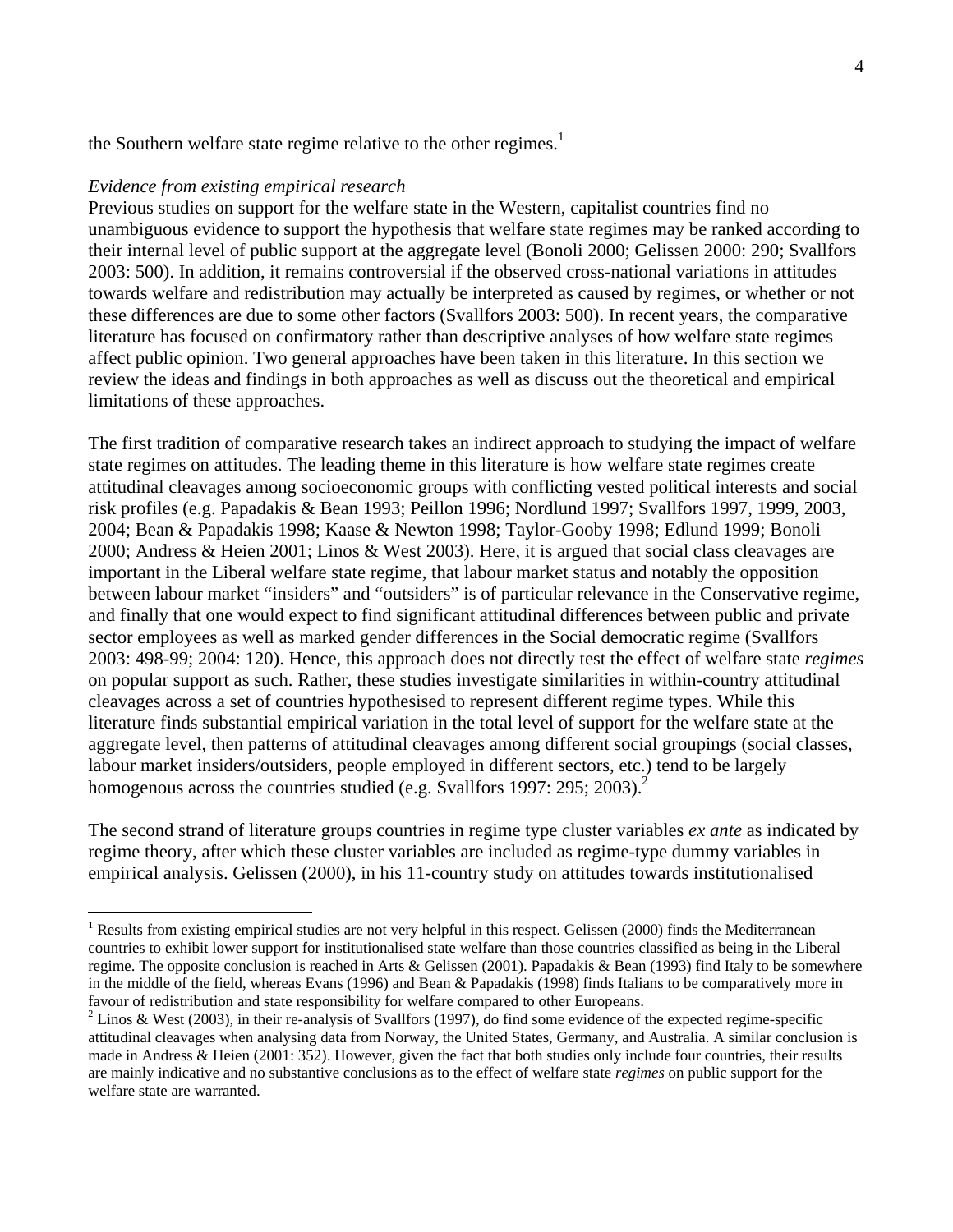solidarity, assigns countries into the Social democratic, Conservative, Liberal, and Southern regime type. A similar approach is taken in Arts & Gelissen (2001), but here the authors also include the 'radical' antipodean regime type (see Castles and Mitchell 1993) and a larger sample of 20 countries. Finally, also the Post-communist regime of Central and Eastern Europe (CEE) has been analysed in similar vein by Lipsmeyer & Nordstrom (2003) in which eight CEE countries are merged into a Postcommunist regime type. Unlike in the first approach, these studies develop a direct 'test' of the effect of welfare-state regimes on attitudes through the inclusion of regime cluster dummy variables. Unfortunately, by and large these studies generally do not find any systematic cross-national patterns in public support for the welfare state, and in some cases the empirical evidence actually contradicts prior theoretical expectations (Gelissen 2000; Arts & Gelissen 2001).

Both approaches to studying how welfare state regimes affect attitudes have significant theoretical and empirical limitations. First, both types of studies impose *ex ante* constraints on regime type membership, thereby treating individual countries as perfect empirical representations of welfare state regimes. This reductionist approach is in opposition to Esping-Andersen's (1990, 1999) original formulation of welfare state regimes as being theoretical *ideal types*, to which individual countries may bear more or less empirical resemblance. Furthermore, this limitation might also explain why the latter approach of aggregating highly heterogeneous nations into the same regime cluster variable (see Gelissen 2000; Arts & Gelissen 2001) have so far proven unsuccessful in identifying the expected regime type differences in level and composition of support for the welfare state. As noted by Svallfors (2003: 507-508) in his 8 country study of social class differences in support for the welfare state, attitudinal differences *within* welfare state regimes were in fact larger than those *between* the regimes under study.

Second, by reducing the empirical definition of the effect of welfare state regimes to country-cluster dummy variables and single coefficients, one inevitably takes an extremely myopic view of how welfare state regimes affect attitudinal outcomes. Arguably, it is more informative to include as explanatory variables a range of country-level variables relating to theoretically defining aspects of welfare state regimes (countries' level of social spending, structure of social spending, degree of corporatism, historical left-wing government incumbency, etc.). By doing so one does not force individual countries to act as perfect representations of welfare state regimes, but rather utilise a range of meaningful empirical dimensions to approximate individual countries' degree of membership of the different regime types. This is the analytical strategy pursued in this paper. A similar approach is taken by Blekesaune & Quadagno (2003), in which national-level variables on level of unemployment and egalitarian ideology in a sample of 24 nations were found to be significant predictors of attitudes towards the unemployed, old, and sick. A drawback of this study in our context is that it does not focus on the effect of welfare state regimes on attitudinal patterns as such, but rather on a small number of nation-level 'contextual' characteristics on observed levels of public support.

### **3. Data, variables, and method**

#### *Data*

In order to test the effect of welfare state regimes on popular attitudes towards redistribution, we utilise two large-scale cross-national data sources. The first source is the first round of the *European Social Survey* (ESS) fielded in 2002 and 2003. The second source is the third round of the *European Values Study* (EVS), in which data was collected in 1999 and 2000. In this analysis we include 15 Western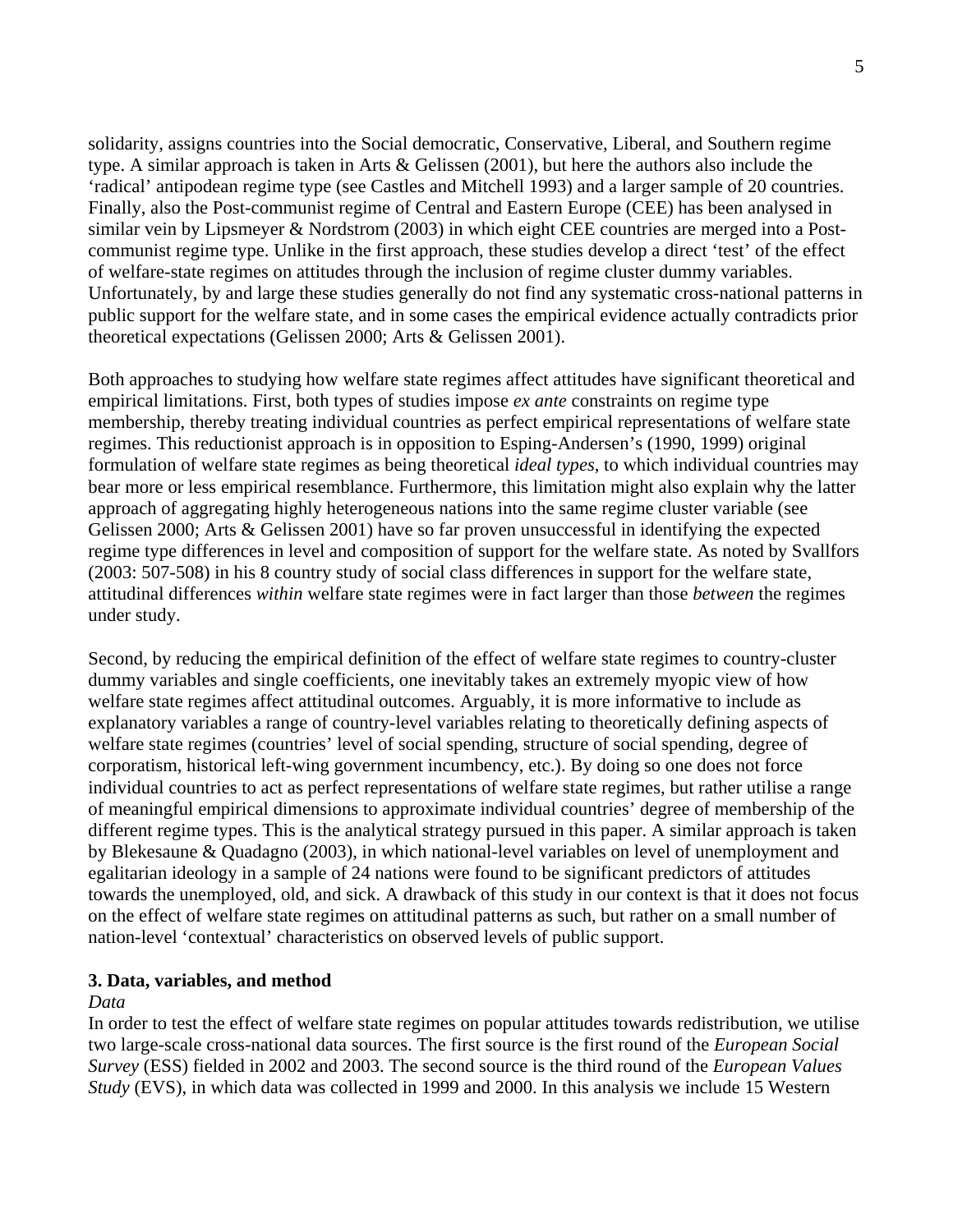European countries, all of which are the 'old' (that is, pre-2004) member states of the European Union.<sup>3</sup> [T](#page-7-0)he countries were chosen as to represent empirical variations with respect to membership of the four welfare state regimes described above. Since the ESS and the EVS are quite similar in design and timing, we replicate the empirical analysis on two data sets as to validate our findings. Since the ESS and EVS include a similar item on respondents' attitudes towards redistribution, this situation makes combining the two data sources an attractive option. The effective sample sizes used in the analysis are 28,029 respondents in the ESS and 18,185 respondents in the EVS.

### *Variables*

The dependent variables in this study are two similar questions taken from the ESS and EVS respectively relating to respondents' attitudes towards redistribution. In the ESS respondents were asked to state their level of agreement with the statement: "the government should take measures to reduce differences in income levels". The ordered response categories are: (1) 'agree strongly', (2) 'agree', (3) 'neither agree nor disagree', (4) 'disagree', and (5) 'strongly disagree'. In the EVS respondents were asked "In order to be considered "just", what should a society provide …" with the question "eliminating big inequalities in income between citizens?". Here, respondents were asked to give their opinion on a 5-point ordinal scale with the extreme values (1) 'very important' and (5) 'Not important at all'. In both cases reverse coding was used as to facilitate an easy interpretation of the items. Although not completely similar in wording, both items tap into respondents' opinions on the extent to which they feel that the state should redistribute citizens' incomes. In this respect they reflect roughly the same underlying value judgement expressed by the respondents. Respondents answering 'don't know' to either question were excluded in the analysis.

#### *Independent variables*

 $\overline{a}$ 

We include two types of explanatory variables in the analysis: "level-1" control variables relating to respondents, and "level-2" variables relating to various regime type indicators. Descriptive statistics on both types of variables are shown in appendix table 1. At the individual we include three control variables: Gender, age of the respondent, and a dummy variable indicating if the respondent is not active in the labour market as a wage earner or self-employed at the time of the interview (i.e. is retired, disabled, unemployed, etc.). The reason for not including additional level 1-variables is described in footnote 6.

Level-2 variables were selected as to reflect several qualitatively different dimensions of welfare state regimes. First, we include three measures of public social expenditure, all of which are taken from OECD's Expenditure Database (see OECD 2004). The expenditure data used in the empirical analysis are countries' expenditure levels as percentage of GDP averaged over the years 1995-2000. Averaging over several years was used as to level out the impact of annual fluctuations. As the first expenditure measure we include countries' *total public social expenditure*. This variable was included as to test for the effect of countries' total commitment to public welfare provision; a crucial defining feature of welfare state regimes (Esping-Andersen 1990, 1999). Second, we include countries' total expenditure on *family benefits*. This measure was included to control for the degree to which countries compensate

<span id="page-7-0"></span><sup>&</sup>lt;sup>3</sup> The 15 countries included are: Austria, Belgium, Germany, France, the Netherlands, Luxembourg, Italy, Spain, Portugal, Greece, Ireland, Great Britain, Finland, Sweden, and Denmark.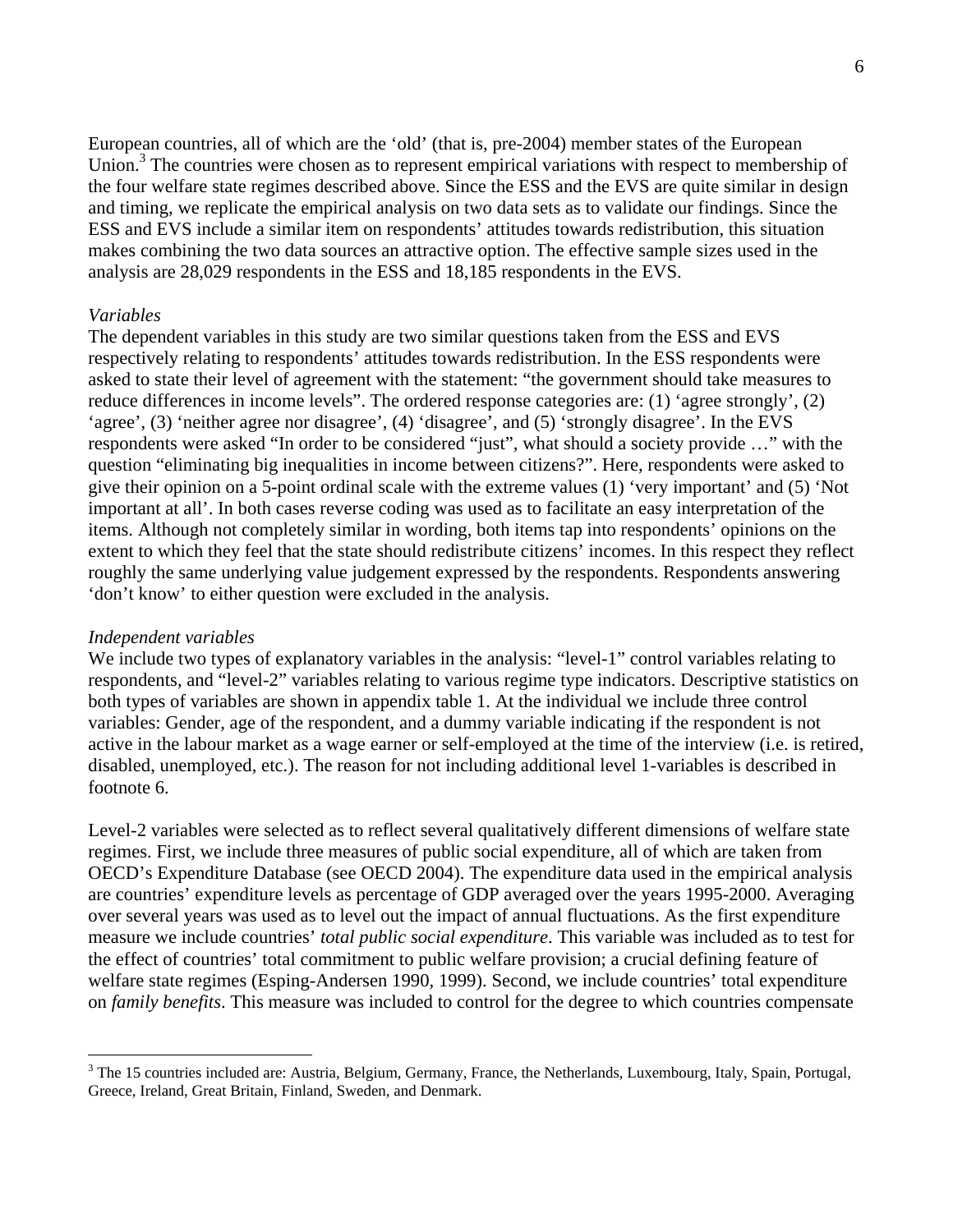the economic burdens of maintaining a family and facilitate women's labour market participation.<sup>[4](#page-8-0)</sup> Third, we include countries' public expenditure on *Active Labour Market Policy* (ALMP). This variable was included as to reflect variations in countries' political commitment to ensuring full employment as well as state intervention in the labour market more generally. Finally, as contextual control variables we also include countries' *standardised unemployment rate* as well as the *annual GDP growth* relative to the previous year, the former averaged over the period 1995-2000, while with the latter variable we extend the averaging period from 1990-2000. This was done as to reflect the fact that economic growth only translates into change in social security systems (to which respondents may form an opinion) at a comparatively slow pace.

In addition to total level and composition of expenditure on social security, also divergences in political power configurations and institutional legacies are important features of welfare state regimes (Esping-Andersen 1990). First, we include an indicator of *left-wing political power*. More specifically, this variable is taken from the HRS database (Huber et al. 2004) and measures the proportion of left seats as percentage of all government seats, averaged over the period 199[5](#page-8-1)-2000.<sup>5</sup> This variable is intended to serve as a proxy for the extent to which left-wing parties were in power when respondents were interviewed. Second, we include a measure of *neo-corporatism*. Here, we deploy the widely recognised neo-corporatism index developed by Tarantelli (1986) and later extended by Schneider & Wagner (2001), which on a scale from 1 to 15, among other things, measures the extent of neocooption by trade unions, the centralization of collective bargaining, and the neoregulation of industrial conflict.<sup>[6](#page-8-2)</sup>

The indicators included in the analysis represent a range of significant dimensions that characterise welfare state regimes. They are, however, far from exhaustive in terms of capturing the complexity of welfare state regimes. In particular, we lack indicators measuring the extent and composition of public *social services* in the countries under study. Unfortunately, unlike expenditure data, cross-nationally, comparable measures on social services are not readily available. As a consequence, at present we are not able to investigate the significance of this aspect of welfare state regimes on attitudes towards redistribution.

## *Methodology*

 $\overline{a}$ 

Most empirical studies of popular support for the welfare state rely on standard methods of quantitative analysis. However, in recent years scholars have begun to apply multilevel or random effect models in this type of research (Gelissen 2000; Arts & Gelissen 2001; Blekesaune & Quadagno 2003). Multilevel or random effects models are attractive since they allow for identification of both within-country and

<span id="page-8-0"></span><sup>&</sup>lt;sup>4</sup> Expenditure on family benefits may be regarded as serving different ideological functions in the Conservative and Social democratic welfare state regime, respectively. In the Conservative regime family benefits are aimed towards subsidising women for maintaining traditional domestic roles such as childrearing, whereas in the Scandinavian regime family benefits serve primarily universalistic, redistributive purposes.

<span id="page-8-1"></span> $<sup>5</sup>$  The HRS database covers 11 of the 15 countries included in our analysis. In the case of the 4 remaining countries: Spain,</sup> Luxembourg, Portugal, and Greece, corresponding figures were calculated by the author. Averaging left-wing power over the period 1990-2000 was also tried out in the empirical analysis, but results were largely identical to those obtained with the 1995-2000 figures.

<span id="page-8-2"></span><sup>&</sup>lt;sup>6</sup> Neither Tarantelli (1986) nor Schneider & Wagner (2001) include Luxembourg in their analysis. Here, we assign Luxembourg a score of 14 on the neo-corporatism scale (similar to that of Germany) based on the strong resemblance of its industrial relations systems to that of Germany and the other Continental European countries (cf. Nieminen 1995).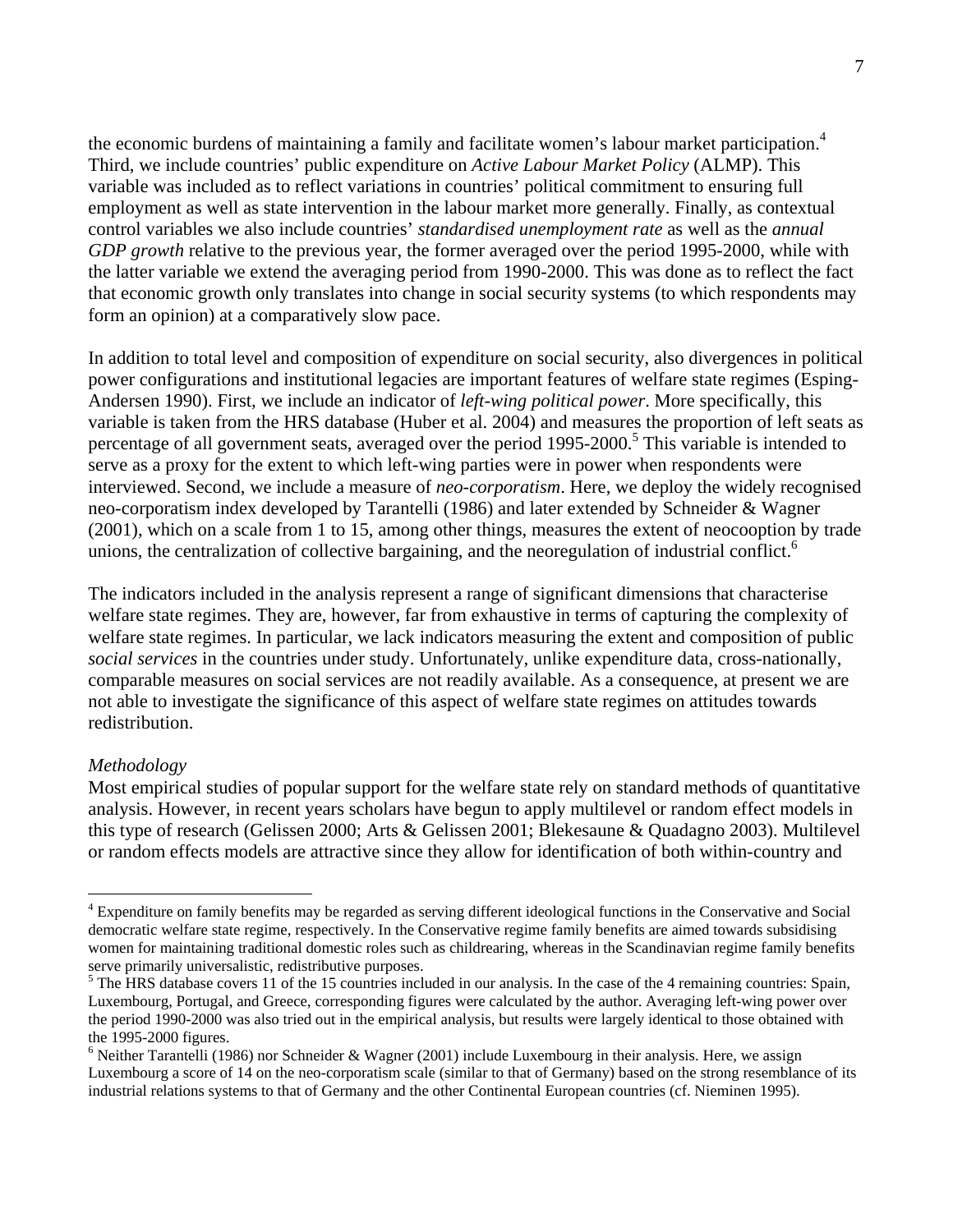between-country (i.e. 'regime type') sources of variation in observed levels of support for the welfare state, as well as explicitly incorporate the notion that the countries analysed constitute an incomplete sub-sample of countries drawn from a larger population of countries to which conclusion are generalised (typically the 'Western, industrialised countries'). However, multilevel or random effect methods embody two important assumptions which are rarely fulfilled in practical applications (DiPrete & Forristal 1994; Ebbes et al. 2004). In this paper we extend the ordinary random effect model to deal with these problematic assumptions.

The first assumption is that the unobserved random country effect follows a known parametric form; typically the normal distribution. Since nothing is usually known about the nature of the unobserved between-country effect *a priori*, the choice of the normal distribution is entirely arbitrary. In order to avoid imposing this type of parametric assumptions on our empirical model, we utilise the nonparametric finite mixture approach to estimating the random between-country effect on attitude formation. This approach amounts to estimating a latent class model for the joint distribution of the unobservables (see Heckman & Singer 1984; McLachlan & Peel 2000).

The second and more problematic assumption in the multilevel framework is that the random country effect is not correlated with the level-2 covariates. In effect, this assumption entails that country-level explanatory variables included in the model are hypothesised not to be correlated with all aspects of welfare state regimes not included in the model. First, this assumption contradicts the logic implicit in most comparative studies: that we observe some, but not all aspects of welfare state regimes relevant in explaining cross-national patterns in level of public support for the welfare state (cf. the literature on "cultural" factors or "dominant welfare state ideologies"; Andress & Heien 2001; Blekesaune & Quadagno 2003). Second, the assumption of independence is very unlikely to be fulfilled in empirical analysis. Simulation-based evidence (e.g. Shieh & Fauladi 2003; Ebbes et al. 2004; Maas & Hox 2004) indicates that the bias arising from violating this assumption in multilevel applications leads to quite severe bias in the estimates of regression coefficients as well as their standard errors.<sup>[7](#page-9-0)</sup>

Unfortunately, since hierarchical data such as the ESS and EVS are not "true" panel data sets, we cannot apply standard econometric specification tests to test the assumption of no correlation between observed and unobserved parts of the model. In order to circumvent this limitation, in the empirical model we introduce a concomitant variable framework (see Dayton & Macready 1988; Wedel 2002) to explicitly model the dependency between the observed level-2 covariates and the random part of the model. The concomitant variable mixture model may be seen as an extension of the finite mixture model in which the probability of membership of the latent classes describing unobserved betweencountry or regime effects is influenced by the observed country-level covariates via a logit model. Furthermore, since the dependent variables in our analysis are ordered, categorical indicators, we specify the model as an ordered probit model. Taken together, our empirical model then amounts to the mixed probit model with concomitant variables. The full model specification is described in appendix

 $\overline{a}$ 

<span id="page-9-0"></span><sup>&</sup>lt;sup>7</sup> Multilevel models – like standard OLS methods – also assume that no correlation exists between level-1 variables and the level-1 error term. In order to avoid any endogeneity bias arising from not fulfilling this assumption, we only include a relatively small number (3) of level-1 predictors which may reasonable be assumed to be strictly exogenous. This type of bias is especially likely to arise if analysts include attitudinal measures as level-1 explanatory variables. All of the published multilevel papers cited in this paper (Gelissen 2000; Arts & Gelissen 2001; Blekesaune & Quadagno 2003) deploy attitudinal variables as level-1 explanatory variables.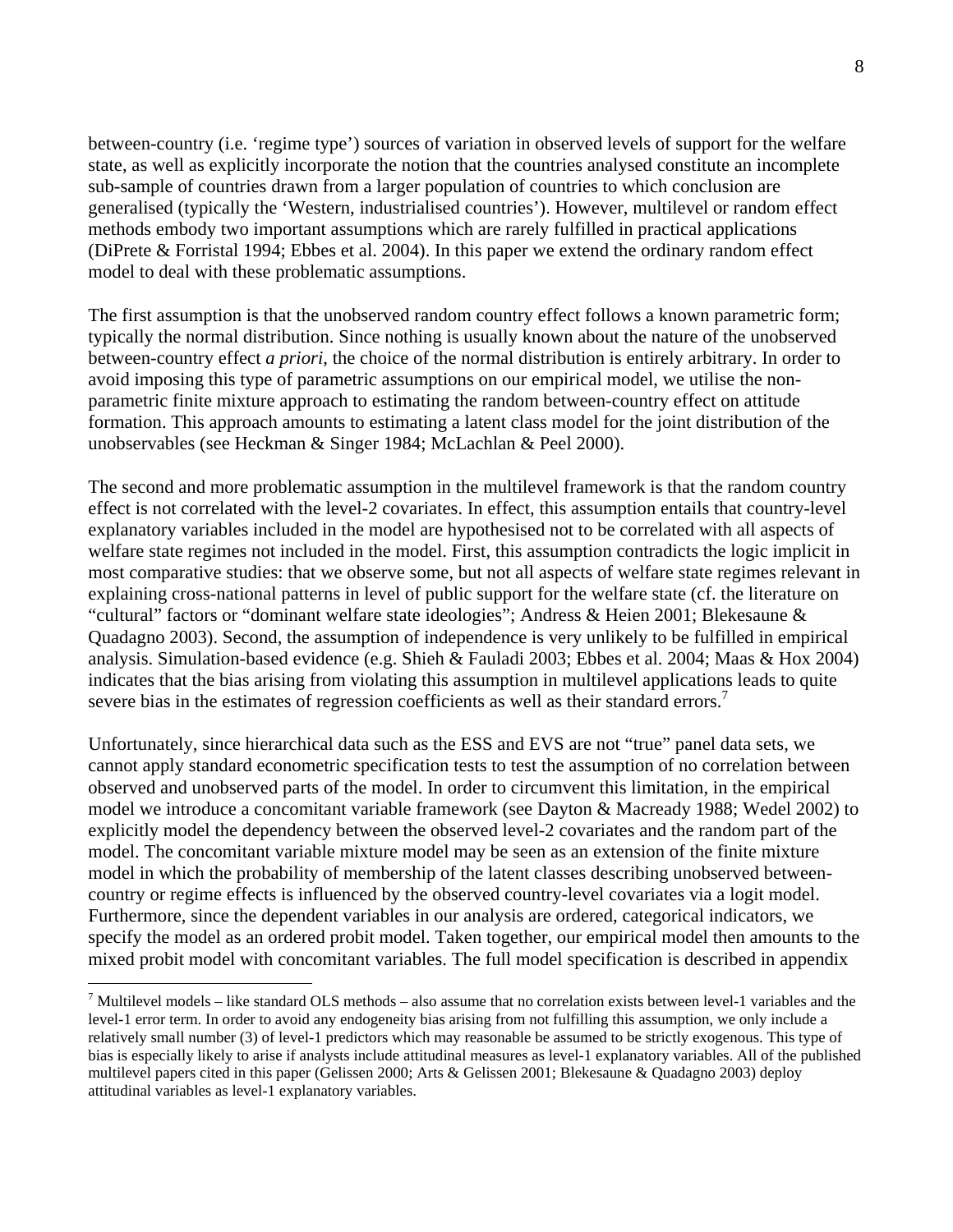2. Finally, since the level-1 variables primarily act as control variables in this context, we limited the modelling procedure to estimating random country intercepts but not random level-1 coefficients.<sup>[8](#page-10-0)</sup>

## **4. Results**

In this section we present the results of the empirical analysis of the impact of welfare state regime variables on attitudes towards redistribution. Result for different model specifications for the ESS and EVS data sets with 15 countries are shown in table 1.

For model comparison, we estimate four models with either data set. First, results from the standard ordered probit model are displayed. The probit model describes the probability of displaying positive attitudes towards redistribution (i.e. 'moving up' on the latent scale of support for redistribution identified via the threshold parameters  $\kappa$  ( $\kappa = 1, \dots, 4$ ) given the vector of individual-level and countrylevel explanatory variables, and (in models 2-4) unobserved regime variables captured in the random effect. Second, we estimate the parametric random effect model; third, the finite mixture (FM) model with 2 latent classes; and, finally, the Finite Mixture Concomitant Variable (FM-CV) model.

# TABLE 1 HERE

Model log-likelihood values give indications of the fit of the different model specifications. First, both in the ESS and EVS, controlling for unobservable between-country variation yields significant improvements in model fit compared to the basic probit model. Second, we also find that in the ESS, the standard random effect model provides a better fit than both the FM 2-class model and the FM-CV 2-class model, but that this model is inferior to both other model specifications in the EVS data. $9$  [S](#page-10-1)ince model fit did not improve further by introducing a third latent class in the EVS model, we restrict ourselves to interpreting 2-class FM and 2-class FM-CV both in the ESS and EVS data sets. Finally, we observe that including concomitant variables in the 2-class FM model yields only slight improvements in model log-likelihood compared to the former model. This finding suggests either that correlations between observed and unobserved regime effects may not be very important here, or, more likely, that given the comparatively small sample of 15 countries there was insufficient information in the data to detect such correlation. In any case, including the concomitant variable framework ensures that the regime type explanatory variables are not 'contaminated' by unobserved regime effects.

With respect to the level-1 variables, our results mostly replicate previous findings. We consistently find men to be less in favour of redistribution than women (cf. Svallfors 1997; Linos & West 2003), that people become more positive towards redistribution as they get older, and finally that those not engaged in the labour market have more positive attitudes towards redistribution than those in regular employment (*op cit.*).

Results from level-2 variables are of more interest in this context. First, we find that total public social

<span id="page-10-0"></span> <sup>8</sup> <sup>8</sup> The models, which were estimated with the GLLAMM (Generalized Linear Latent Mixed Models) program for STATA, took 4-8 hours to converge on a 3.0 GHz. Pentium 4 personal computer with 1024 megabytes of RAM. Including random coefficients for the 3 level-1 variables would increase computational complexity considerably.

<span id="page-10-1"></span><sup>&</sup>lt;sup>9</sup> When using 3 classes for the mixing distribution in the ESS data (not shown), we get an almost identical fit to the random effect model.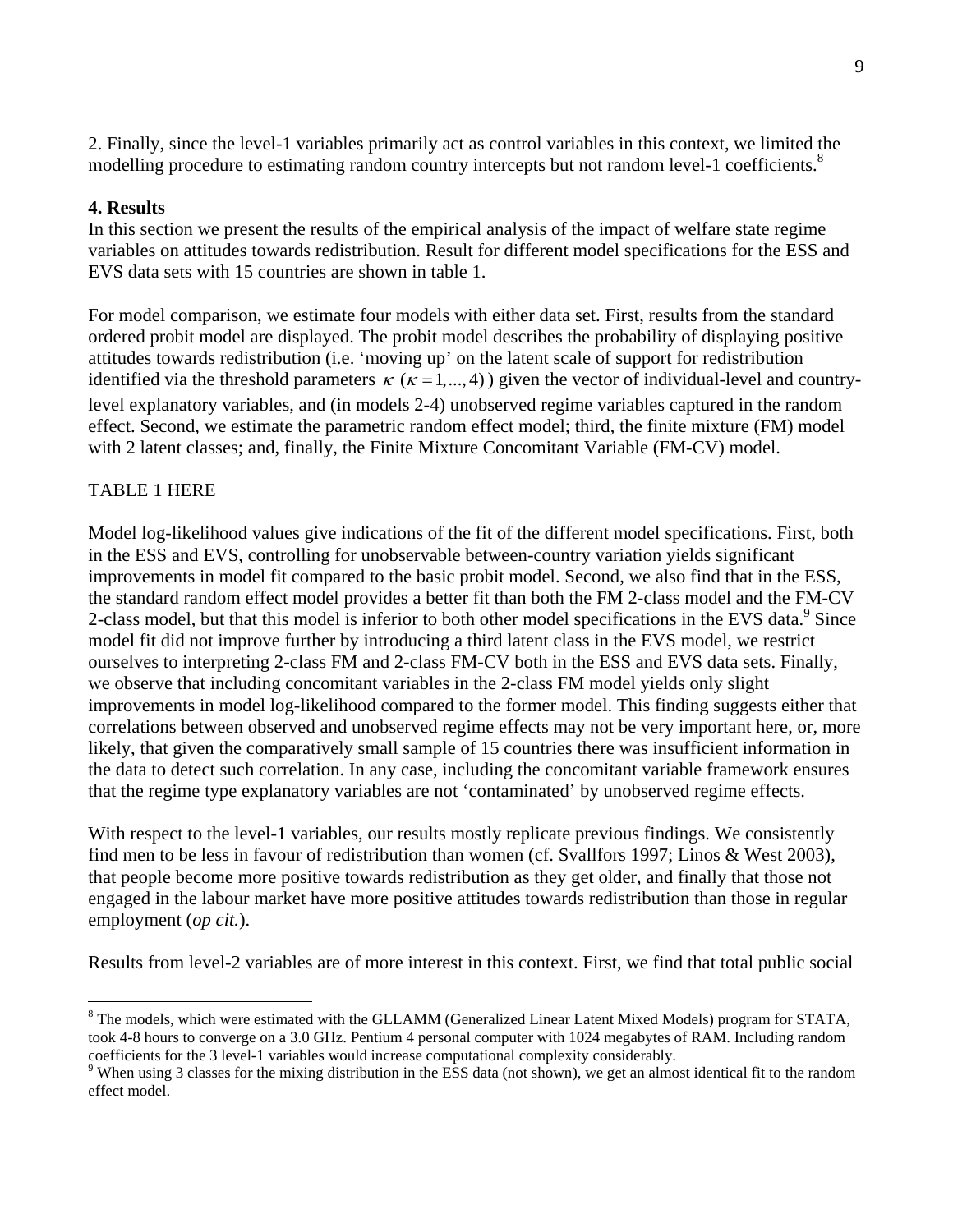expenditure as percentage of GDP is a significant predictor of positive attitudes towards redistribution in both the ESS and EVS. This result suggests that the probability of displaying positive attitudes towards redistribution increases with countries' total spending on welfare state arrangements; as indicated by regime theory. In order to control for non-linearity and ceiling effects in this relationship, we also included a quadratic effect of total social expenditure in the model. As is also evident from table 1, this effect is strongly significant in both data sets, thereby giving credence to the interpretation that popular support for redistribution increases with the total scope of the welfare state until a 'saturation' point, after which it tends to taper off.

To illustrate this 'ceiling' effect, we simulated the probability of observing a response of 3 or higher on the ordered response variable given the model in both data sets; that is, expressing a non-negative attitude towards redistribution. These probabilities are plotted as a function of total social expenditure in figures 1 and 2. From these figures, it is evident that a ceiling effect with respect to total magnitude of the welfare state and public support for redistribution seems to exist. This trend is somewhat in line with the 'growth to limits' hypothesis (Flora 1986a, 1986b), stating that welfare states tend to grow to the limit of their legitimacy; i.e. to the point where populations no longer condone further expansion of state welfare. Our findings suggest that such a saturation point might have been reached in the highly redistributive Scandinavian welfare states, in which the populations by the time of the ESS and EVS surveys at the end of the 1990s – paradoxically – were among the least supportive of state redistribution in Western Europe.

## FIGURE 1 AND 2 HERE

In addition to total spending, also welfare spending profiles are significant predictors of attitudes towards redistribution. First, both in the ESS and EVS we find that family benefit expenditure is positive associated with public support for redistribution. Again, this finding is in accordance with the regime hypothesis claiming that those welfare state regimes that (albeit for different reasons) support families, that is the Social democratic and Conservative regimes, tend to generate higher levels of support for redistribution compared to those which do not, i.e. the Liberal and Southern regimes. With respect to ALMP expenditure results are less clear, since in the ESS a negative effect is found, and in the EVS a positive effect of this type of expenditure. Since high expenditure on ALMP policies is typical in the Social democratic regime, we would expect a positive coefficient in both data sets. We have no immediate explanation of why this effect was found to be negative in the ESS.

Moving on to the political and institutional regime variables, we find strong effects in the expected direction. First, the relative strength of left political power as indicated by left government seats is a highly significant predictor of positive attitudes towards redistribution in both data sets. This relationship supports the hypothesis of political 'socialisation' found in regime theory, that is, that national, hegemonic political actors exert influence on support for redistribution. We also tried to average left government seats over the period 1990-2000 to cover a longer time span in which political 'socialisation' might take place, but this did not alter the results in any substantive manner. With respect to neo-corporatism, we find a negative effect on support for redistribution in the ESS, whereas in the EVS no effect was found in the FM and FM-CV models. This finding is also largely in accordance with theoretical expectations. As noted by Evans (1996: 188), the Conservative regime is characterised by a fairly high degree of decommodification, but a fairly low degree of universal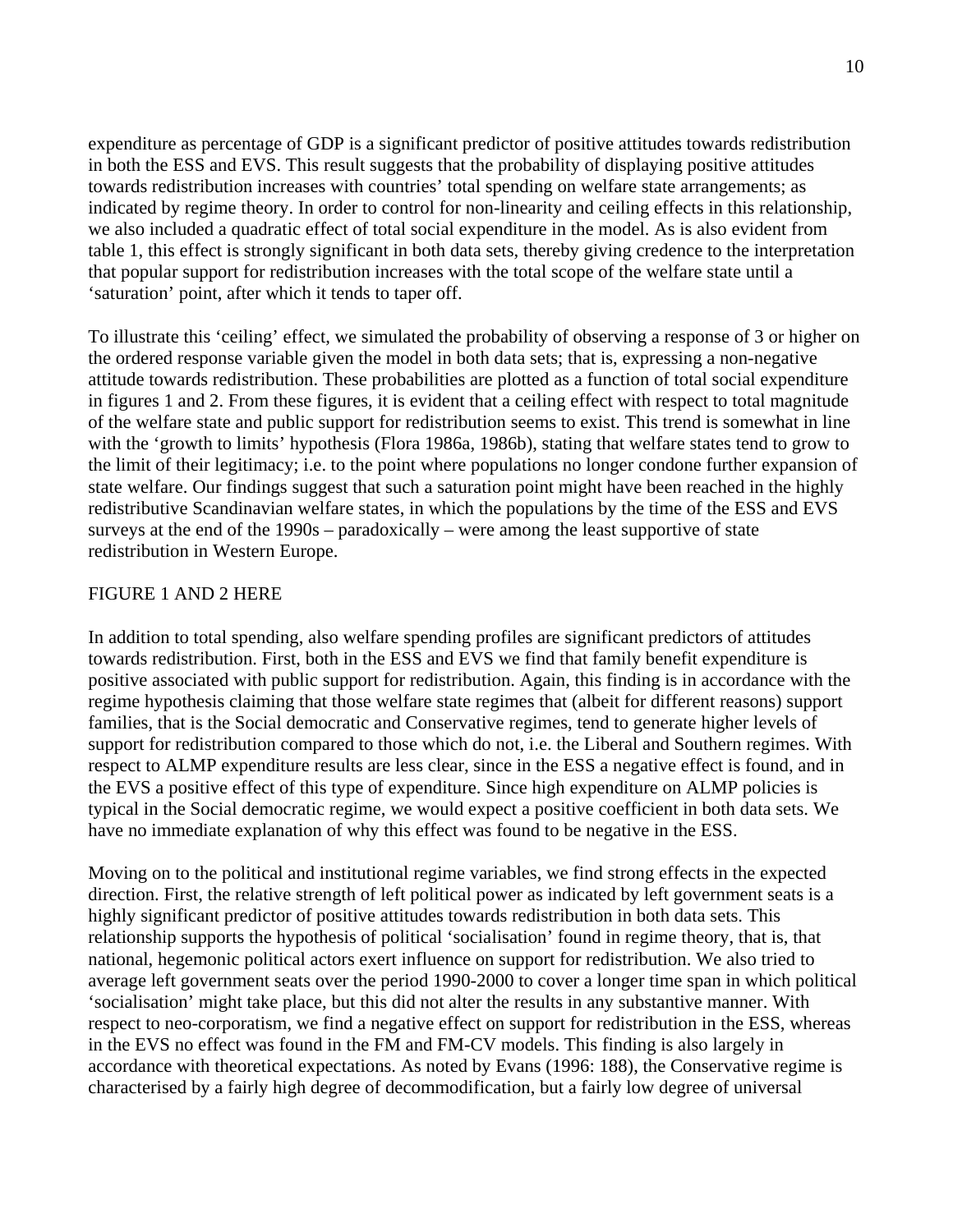redistribution. Consequently, this regime type fosters a 'particularistic' type of solidarity in which people tend to express support for redistribution among those in similar occupational or social roles as themselves (through social insurance programmes). Since the response variable both in the ESS and EVS deal with redistribution at the societal rather than the particular level, we would expect respondents in countries with a strong corporatist and conservative legacy to show little support for 'universal' redistribution, as was implied in the survey question.

With respect to the structural control variables, we find that high economic growth is negatively associated with support for redistribution, whereas a high unemployment rate predicts increasing support for redistribution. With respect to the former effect, we might argue that in economically 'good times' support for redistribution decreases since the majority of the population, gaining in income and occupational opportunities from economic prosperity, becomes more unwilling to accept the higher tax levels required in order to bring about more redistribution. In the case of unemployment rates a similar – but reversed – argument might be fielded; that is, when unemployment rates are high public opinion generally becomes more favourable towards redistribution and public social protection since the risk of being affected by unemployment increases for the individual. This is the argument proposed by Blekesaune & Quadagno (2003) to explain a finding similar to that found here.

Finally, while the Concomitant Variable framework did not provide any significant improvements in model fit compared to the FM 2-class model, some noteworthy results do emerge. The FM model in both data sets predicts 2 latent classes of unobserved between-country characteristics: a numerically 'small' class (comprising 13 and 25 percent of countries in the ESS and EVS samples respectively) with a negative effect parameter on the probability of observing positive attitudes towards redistribution, and a much larger class of countries with a positive effect parameter (87 and 75 percent, respectively). The 'negative' class of countries is bigger in the FM-CV model, but in this case the estimated marginal class sizes have no direct interpretation since these estimates are also influenced by the concomitant variables included in the model. However, as is seen in appendix table 2, countries with characteristics resembling those of the Social democratic welfare state regime: high total public expenditure on social security (not in the EVS), family benefits, and ALMP, as well a high proportion of left-wing government seats, have a high estimated probability of belonging in latent class I (i.e. the class with an additional negative coefficient on support for redistribution). Countries scoring high on neo-corporatism have an estimated negative probability of belonging in this class. Given the small sample of only 15 countries the effects are not statistically significant, but it is interesting that the concomitant variables present the same overall impression in both data sets. Substantively, we might speculate that latent class I captures unobserved characteristics associated with the Social democratic welfare state regime (maybe social services) which add to explaining the comparatively negative attitudes towards redistribution observed in the Scandinavian countries. That is, the latent classes tell us that that model does not adequately explain all aspects of why the 'high-spending' Scandinavian countries express negative attitudes towards redistributions, whereas the model also does not capture why the remaining countries have more positive opinion on this political issue (as indicated by the positive effect parameter for latent class II).

### **5. Conclusion and discussion**

Do structural features of welfare states as well as policy legacies across the Western, industrialised countries affect people's opinions on redistribution and support for welfare state policies more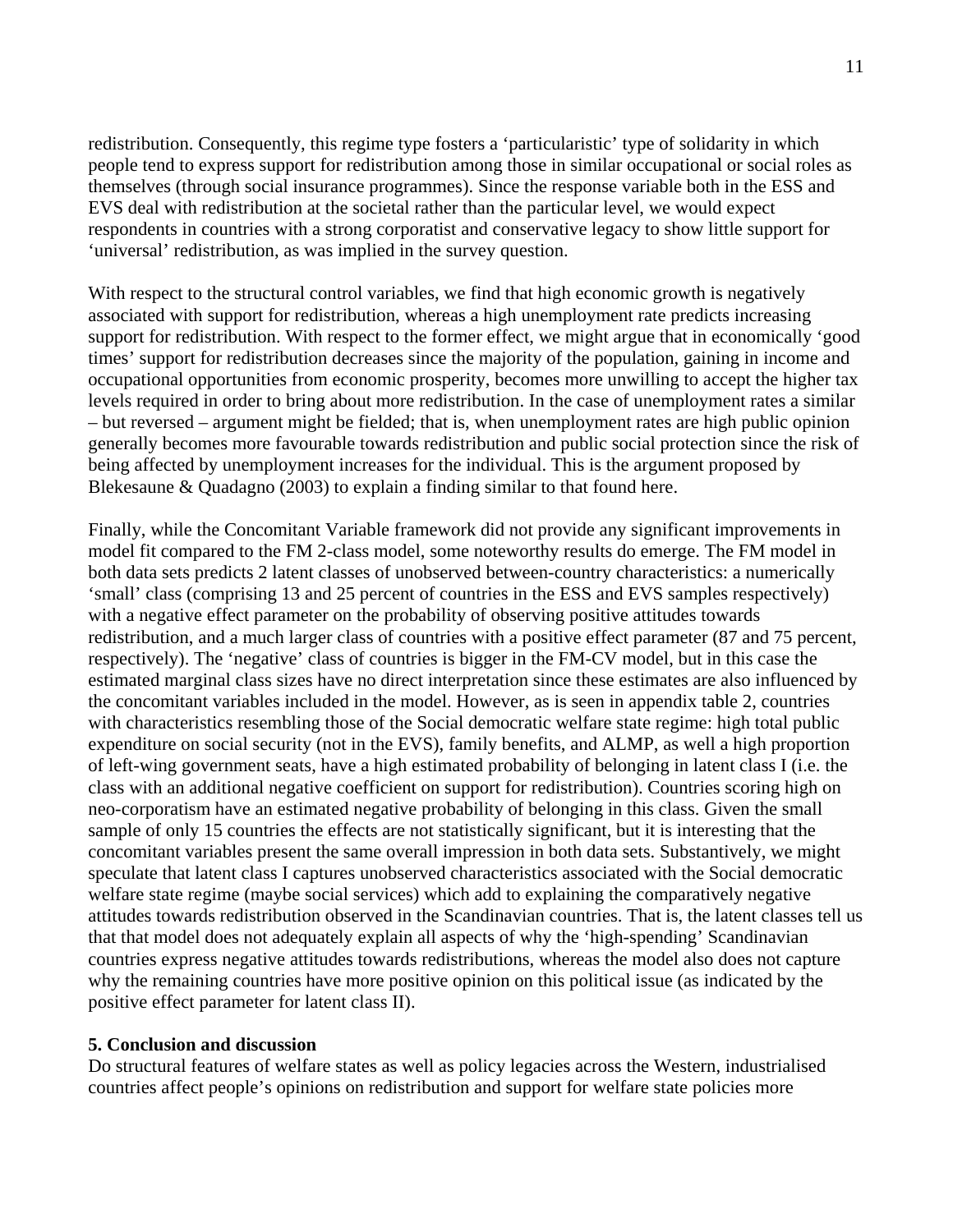generally? The evidence from the existing empirical literature on welfare-state attitudes tends to be inconclusive with respect to this question. In this paper we suggested that the main reasons why previous studies have not been able to connect welfare state regimes and popular attitudes towards the welfare state has been due to an improper and reductionist operationalisation of what welfare state regimes are, failure to distinguish country 'cases' from theoretical regime types, and finally lack of sensitivity to and proper handling of the assumptions arising from the use of the advanced statistical methods recently taken up in this type of research. In this paper, rather than treating countries as 'perfect' examples of the different welfare state regimes, we assess countries' degree of membership of welfare state regimes along a range of theoretically defined characteristics: level and composition of public social spending, strength of left-wing political power, and degree of neo-corporatism measured through neocooption by trade unions, centralization of collective bargaining, and neoregulation of industrial conflict. This approach has the advantage of offering a theoretically more accurate operationalisation of welfare state regimes than has previously been accomplished, as well as allowing for considerably more cross-national variation to be modelled in empirical analyses.

Our analysis of attitudes towards redistribution across 15 countries confirms that structural characteristics indeed affect mass opinion in a manner consistent with regime theory. Support for redistribution increases with total public spending on welfare state activities, family benefits, and, in one of two data sets, active labour market policies. Interestingly, we also find that support for redistribution increases with total social spending only until a 'saturation point', after which it tends to level out or even decrease. Furthermore, we find that left wing power, measured as percentage of total government seats, is a positive predictor of support for redistribution; a finding consistent with the 'socialisation' hypothesis advanced in the theoretical literature. Finally, we found a negative effect of increasing neo-corporatism on level of support for 'universal' redistribution of incomes. This result is also expected since in the Conservative and corporatist regime economic solidarity is predominantly 'horizontal' rather than 'vertical', i.e. people express support for redistribution among their social peers but low support for redistribution with other social groups. Our results then indicate that people's normative perceptions of the extent to which the state should redistribute incomes among citizens are in part shaped by the structural contexts in which they live. Moreover, we find systematic variations in attitudes that are largely in accordance with what one would expect within the different welfare architectures outlined by regime theory.

As always, caution as to the generalizability of empirical findings should be exercised. First, in this analysis we have aimed to include variables as to represent some of the defining features of welfare state regimes. Naturally, several important aspects of welfare state regimes are not considered in this context; and notably the scope of social services. As argued by several scholars (e.g. Lewis 1993; Sainsbury 1999), social services (e.g. child day care, care facilities for the elderly) are instrumental in linking family and working life, and they constitute an important line of demarcation between the Social democratic and the other regime types (Pierson 2001). Unfortunately, consistent cross-nationally comparable data on this aspect of welfare states is not available at present.

Second, in this analysis we only investigate one aspect of attitudes towards the welfare state: redistributive principles. More research is needed as to determine if the empirical patterns obtained in our analysis also apply to attitudes towards e.g. specific welfare state programmes, clientele groups, and other notions of deservingness and entitlement. However, as argued by e.g. Andress & Heien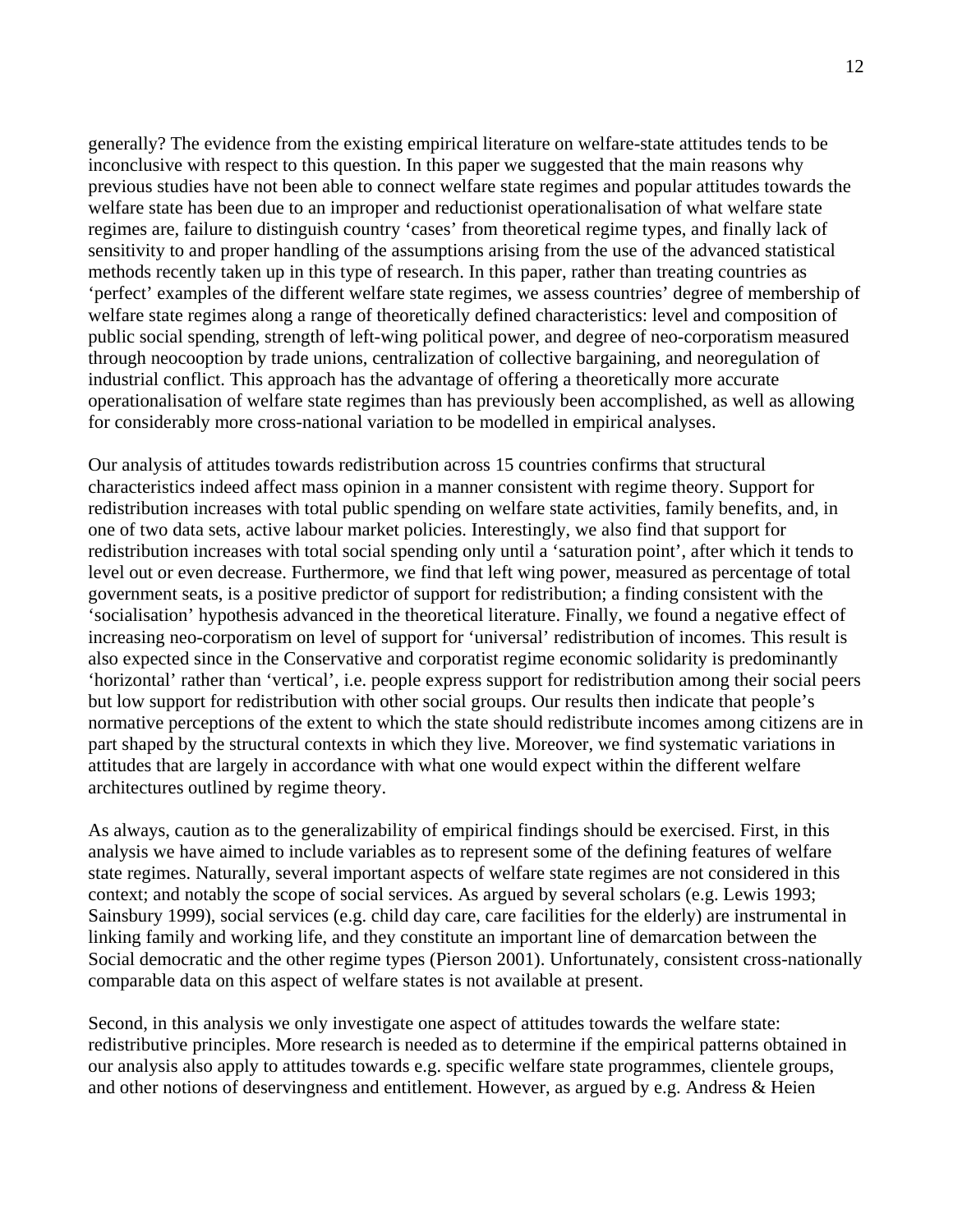(2001) and Svallfors (2003), a conflict exists between with ensuring cross-national comparability and investigating attitudes towards detailed aspects of welfare state programmes. If wanting to analyse people's attitudes towards specific welfare state programmes in cross-national research, one inevitably runs the risk of respondents reflecting on national systems and contexts which are not comparable those found in other countries; i.e. comparing apples and oranges. This argument speaks in favour of analysing relatively abstract concepts such as the underlying *principles* of the welfare state.

Finally, while our empirical sample of countries to a reasonable degree approximates the structural characteristics of the welfare state regimes under study, then it is fair to say that the sample does not do justice to the Liberal regime. The two countries coming closest to the Liberal regime, Great Britain and Ireland, are not "pure" institutional examples of this regime type (Arts & Gelissen 2001). However, given the data available it was not possible to include more 'Liberal' type countries in the present analysis.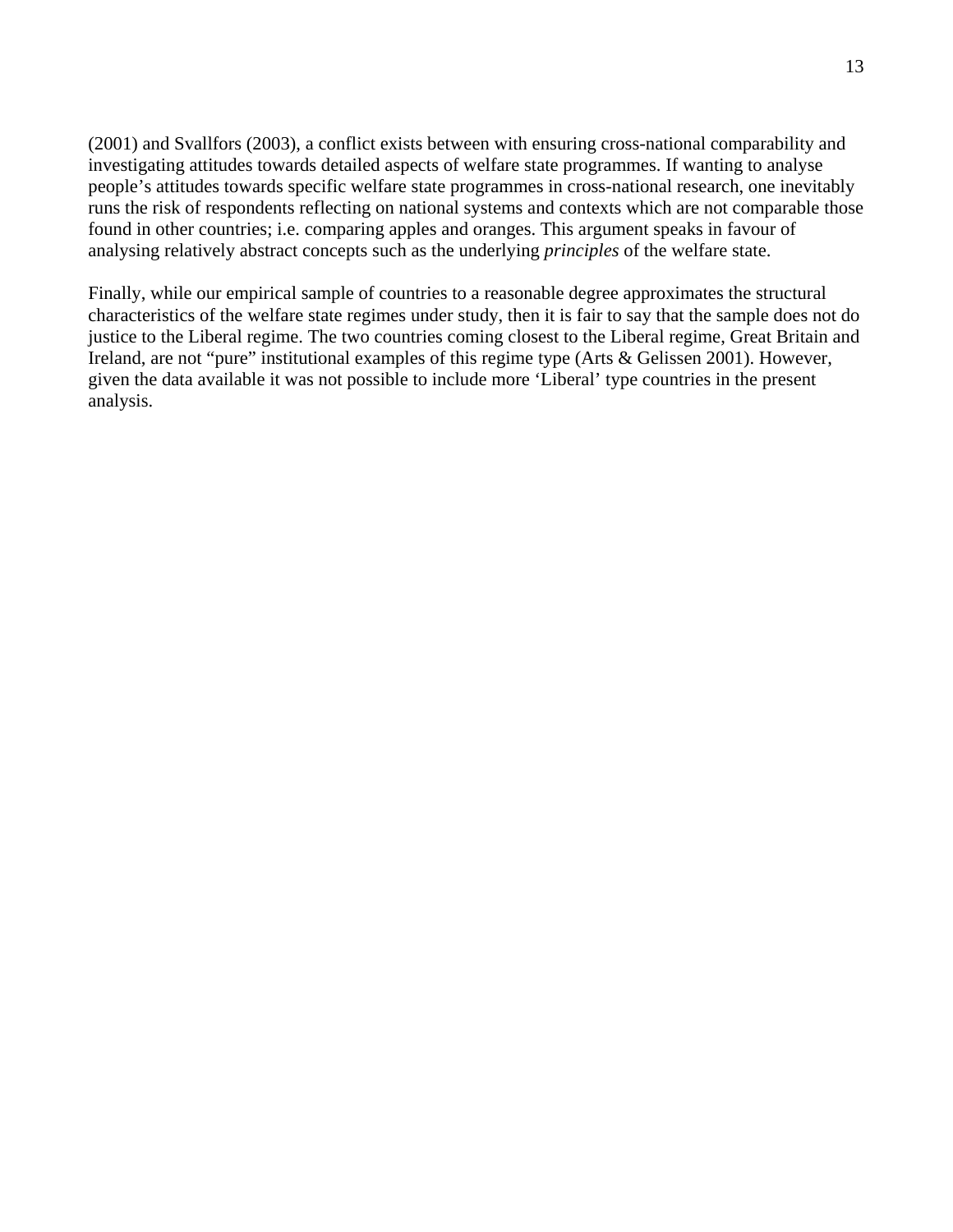### **6. List of references**

- Andress, Hans-Jürgen and Heien, Thorsten (2001): "Four Worlds of Welfare State Attitudes? A Comparison of Germany, Norway, and the United States". *European Sociological Review*, 17(4): 337-356.
- Arts, Will and Gelissen, John (2001): "Welfare States, Solidarity and Justice Principles: Does the Type Really Matter?". *Acta Sociologica*, 44(4): 283-299.
- Bean, Clive and Papadakis, Elim (1998): "A comparison of attitudes towards the welfare states in different institutional regimes, 1985-1990". *International Journal of Public Opinion Research*, 10(3): 211-236.
- Blekesaune, Morten and Quadagno, Jill (2003): "Public Attitudes toward Welfare State Policies. A Comparative Analysis of 24 Nations". *European Sociological Review*, 19: 415-427.
- Bonoli, Giuliano (1997): "Classifying Welfare States: A Two-dimension Approach". *Journal of Social Policy*, 26(3): 351-372.
- Bonoli, Giuliano (2000): "Public Attitudes to Social Protection and Political Economy Traditions in Western Europe". *European Societies*, 2(4): 431-452.
- Castles, Francis G. & Mitchell, Deborah (1993): "Worlds of welfare and family of nations", in Francis G. Castles (ed.): *Families of Nations: Patterns of Public Policy in Western Europe*. Dartmouth: Aldershot, pp. 93-128.
- Dayton, C. M. & Macready, George B. (1988): "Concomitant-variable latent class models". *Journal of the American Statistical Association*, 83: 173-178.
- DiPrete, Thomas A. & Forristal, Jerry D. (1994): "Multilevel Models: Methods and Substance". *Annual Review of Sociology*, 20: 331-357.
- Ebbes, Peter, Böckenholt and Wedel, Michel (2004): "Regressor and random-effects dependencies in multilevel models". *Statistica Neerlandica*, 58(2): 161-178.
- Edlund, Jonas (1999): "Trust in government and welfare regimes: Attitudes to redistribution and financial cheating in the USA and Norway". *European Journal of Political Research*, 35: 341-370.
- Esping-Andersen, Gösta (1990): *Three worlds of welfare capitalism*. Cambridge: Polity Press.
- Esping-Andersen, Gösta (1999): *Social Foundations of Postindustrial Economies*. Oxford: Oxford University Press.
- Evans, Geoffrey (1996): "Cross-national differences in support for welfare and redistribution: an evaluation of competing theories", in Bridget Taylor & Katarina Thompson (eds.): *Understanding Change in Social Attitudes*. Dartmouth: Aldershot, pp. 185-208.
- Ferrera, Maurizio (1996): "The 'Southern' model of welfare in social Europe". *Journal of European Social Policy*, 6: 17-37.
- Flora, Peter (1986a) (ed.): *Growth to Limits. The Western European Welfare States Since World War II, Volume 1: Sweden, Norway, Finland, Denmark*. Berlin: Walter de Gruyter.
- Flora, Peter (1986b) (ed.): *Growth to Limits. The Western European Welfare States Since World War II, Volume 2: Germany, United Kingdom, Ireland, Italy*. Berlin: Walter de Gruyter.
- Gelissen, John (2000): "Popular support for institutionalised solidarity: a comparison between European welfare states". *International Journal of Social Welfare*, 9: 285-300.
- Heckman, James J. & Singer, Burton (1984): "A Method for Minimizing the Impact of Distributional Assumptions in Econometric Models for Duration Data". *Econometrica,* 52: 271-320.
- Huber, Evelyne, Ragin, Charles, Stephens, John D., Brady, Donald, & Beckfield, Jason (2004): *Comparative Welfare States Data Set*. Northwestern University, University of North Carolina, Duke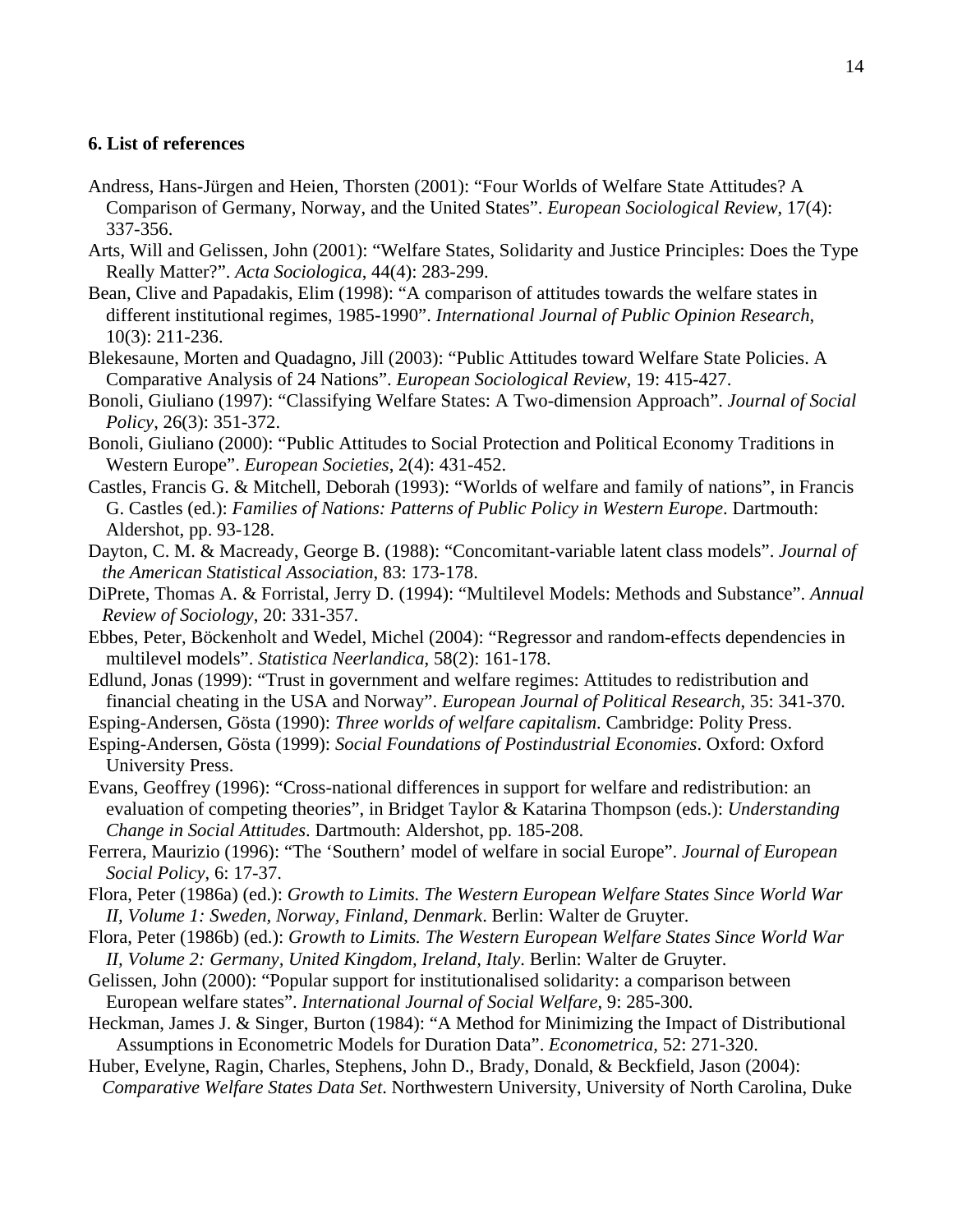University and Indiana University.

- Kaase, Max and Newton, Kenneth (1998): "What people expect from the state: plus ca change …", in Jowell, Roger, Curtice, John, Park, Alison, Brook, Lindsay, Thomson, Katarina and Bryson, Caroline (eds.): *British – and European – Social Attitudes. The*  $15^{th}$  *report.* Aldershot: Ashgate, pp. 39-56.
- Kvist, Jon (1999): "Welfare Reform in the Nordic Countries in the 1990s: Using fuzzy-set theory to access conformity to ideal types". *Journal of European Social Policy*, 9(3): 231-252.
- Lewis, Jane (1993) (ed.): *Women and Social Policies in Europe: Work, Family and the State*. Aldershot: Edward Elgar.
- Lindsay, B. G. (1983a): "The geometry of mixture likelihoods, part I: A general theory". *The Annals of Statistics,* 11: 86-94.
- Lindsay, B. G. (1983b): "The geometry of mixture likelihoods, part II: The exponential family". *The Annals of Statistics,* 11: 783-792.
- Linos, Katerina and West, Martin (2003): "Self-interest, Social Beliefs, and Attitudes to Redistribution". *European Sociological Review*, 19(4): 393-409.
- Lipsmeyer, Christine & Nordstrom, Timothy (2003): "East versus West: Comparing Political Attitudes and Welfare Preferences Across European Societies". *Journal of European Public Policy*, 10: 339- 364.
- Mass, Cora J. M. & Hox, Joop H. (2004): "Robustness issues in multilevel regression analysis". *Statistica Neerlandica*, 58(2): 127-137.
- Nieminen, Ari (1995): "Towards a European Industrial Relations System? The Point of View of Equality", in Mayes, David (ed.) (1995): *The Evolution of Rules for a Single European Market*. New York: Harvester Wheatsheaf, pp. ?.
- Nordlund, Anders (1997): "Attitudes towards the welfare state in the Scandinavian countries". *Scandinavian Journal of Social Welfare*, 6: 233-246.
- McLachlan, Geoffrey & Peel, David (2000): *Finite Mixture Distributions.* New York: Wiley and Sons. OECD (2004): *Social Expenditure database*. Paris: OECD.
- Papadakis, Elim and Bean, Clive (1993): "Popular Support for the Welfare State: A Comparison Between Institutional Regimes". *Journal of Public Policy*, 13(3): 228-254.
- Peillon, Michel (1996): "A Qualitative Comparative Analysis of Welfare Legitimacy". *Journal of European Social Policy*, 6(3): 175-190
- Pierson, Paul (2001): "Coping with Permanent Austerity", in Paul Pierson (ed.): *The New Politics of the Welfare State*. Oxford: Oxford University Press, pp. 410-456.
- Sainsbury, Diane (1999): *Gender and Welfare State Regimes*. Oxford: Oxford University Press.
- Schneider, Friedrich & Wagner, Alexander F. (2001): "Institutions of Conflict Management and Economic Growth in the European Union". *Kyklos*, 54(4): 509-532.
- Shieh, Yann-Yann & Fouladi, Rachel T. (2003): "The Effect of Multicollinearity on Multilevel Modeling Parameter Estimates and Standard Errors". *Educational and Psychological Measurement*, 63(6): 951-985.
- Svallfors, Stefan (1997): "Worlds of Welfare and Attitudes to Redistribution: A Comparison of Eight Western Nations". *European Sociological Review*, 13(3): 233-304
- Svallfors, Stefan (1999): "Political Trust and Attitudes Towards Redistribution. A Comparison of Sweden and Norway". *European Societies*, 1(2): 241-268.
- Svallfors, Stefan (2003): "Welfare Regimes and Welfare Opinions: A Comparison of Eight Western Countries". *Social Indicators Research*, 64: 495-520.
- Svallfors, Stefan (2004): "Class, Attitudes and the Welfare State: Sweden in Comparative Perspective".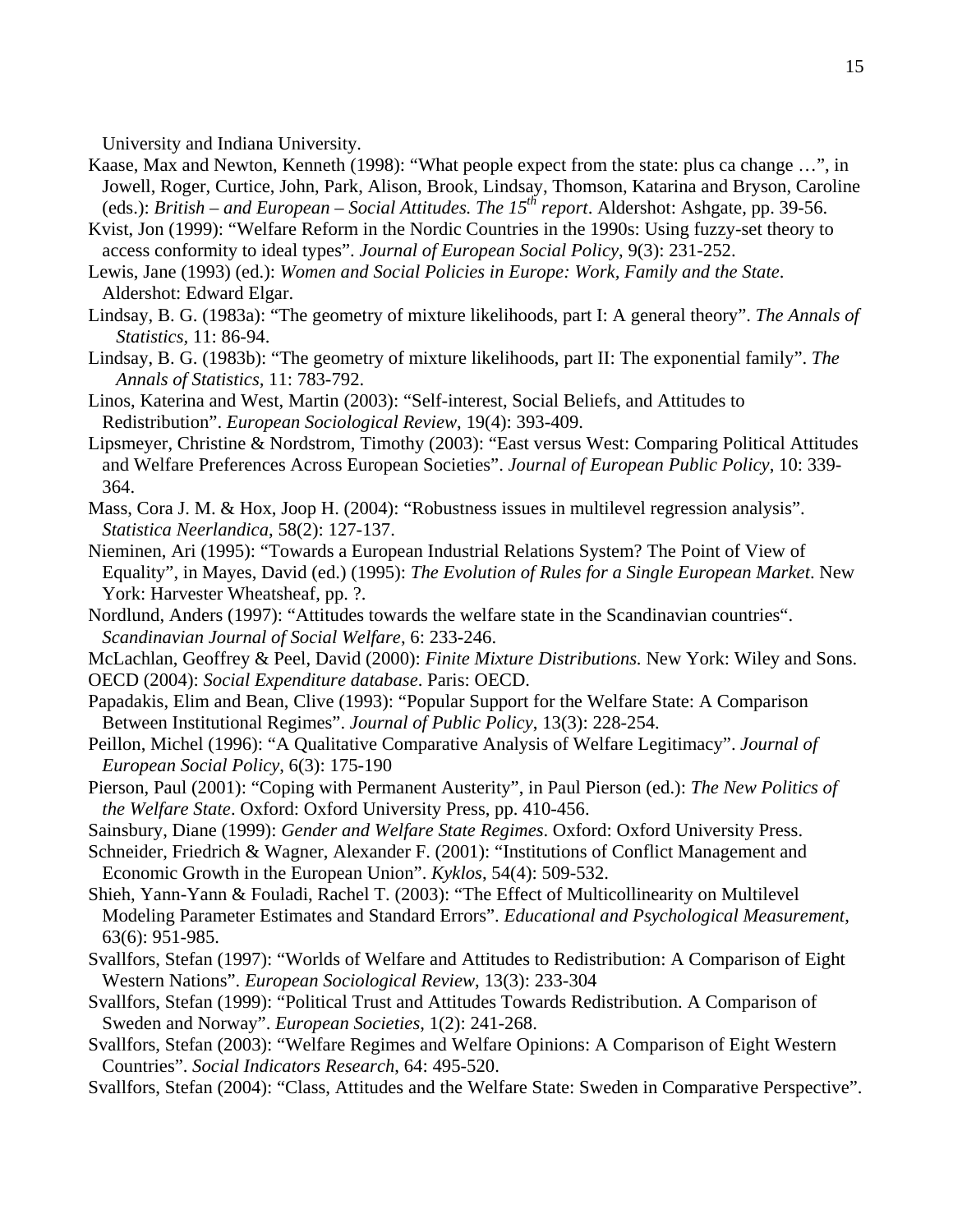*Social Policy & Administration*, 38(2): 119-138.

- Tarantelli, Ezio (1986): "The regulation of inflation and unemployment". *Industrial Relations*, 25(1): 1-15.
- Taylor-Gooby, Peter (1998): "Commitment to the welfare state", in Jowell, Roger, Curtice, John, Park, Alison, Brook, Lindsay, Thomson, Katarina and Bryson, Caroline (eds.): *British – and European – Social Attitudes. The 15th report*. Aldershot: Ashgate, pp. 57-75.
- Wedel, Michel (2002): "Concomitant variables in finite mixture models". *Statistica Neerlandica*, 55(3): 362-375.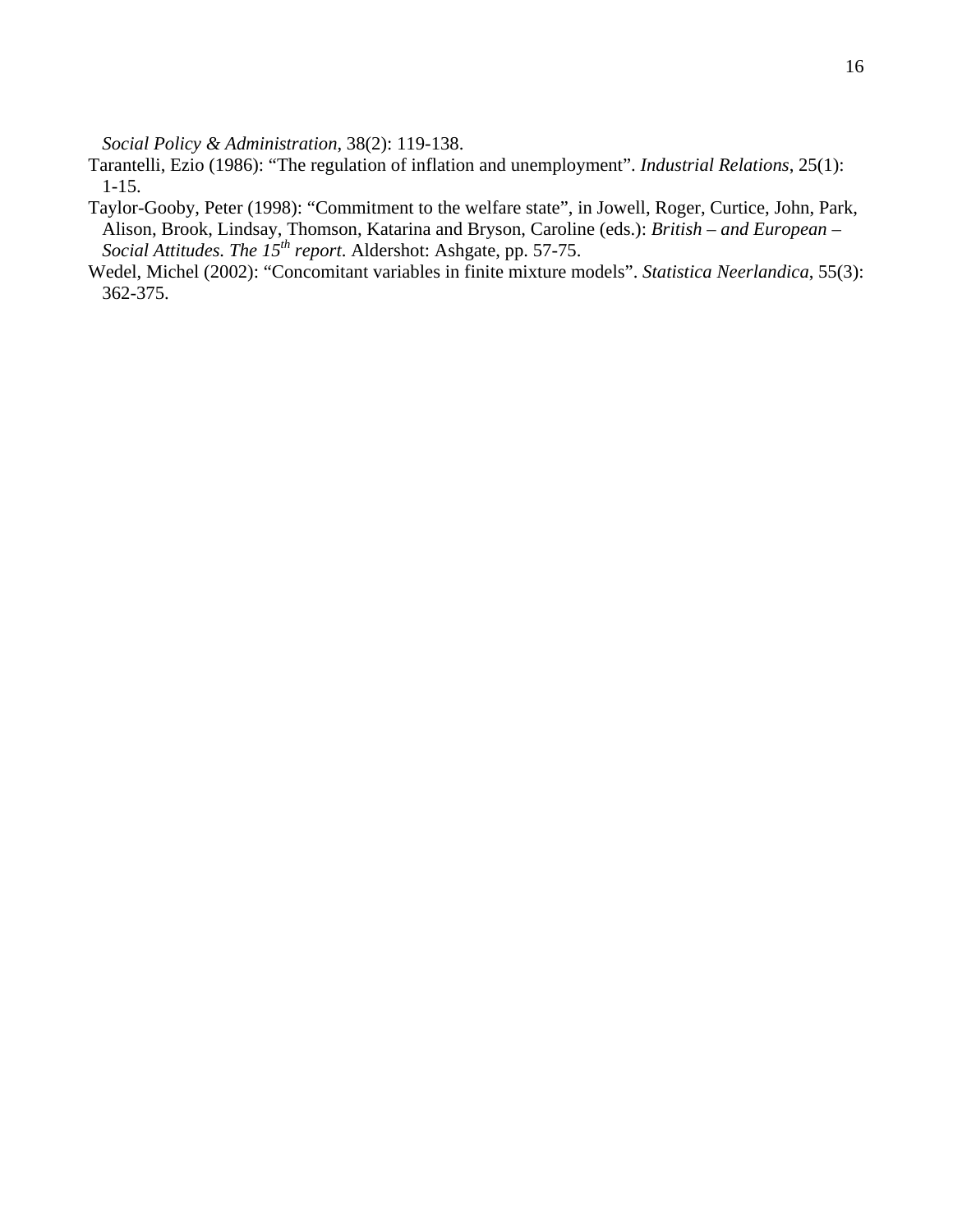## **TABLES:**

|                                           | EUROPEAN SOCIAL SURVEY |                      |                   | <b>EUROPEAN VALUES STUDY</b> |                   |                      |                   |                   |
|-------------------------------------------|------------------------|----------------------|-------------------|------------------------------|-------------------|----------------------|-------------------|-------------------|
|                                           |                        | $\mathcal{D}$        | $\mathcal{R}$     | $\overline{4}$               |                   | $\mathcal{D}$        |                   | $\overline{4}$    |
| Model specification:                      | Standard               | Random               | $FMb$ , 2-class   | $FM-CVc$ , 2-                | Standard          | Random               | $FMb$ , 2-class   | $FM-CVc$ , 2-     |
|                                           |                        | effect <sup>a)</sup> |                   | class                        |                   | effect <sup>a)</sup> |                   | class             |
| Level-1 variables                         |                        |                      |                   |                              |                   |                      |                   |                   |
| Gender $($ = male)                        | $-0.16(0.01)$ ***      | $-0.16(0.01)$ ***    | $-0.16(0.01)$ *** | $-0.16(0.01)$ ***            | $-0.07(0.02)$ *** | $-0.06(0.02)$ ***    | $-0.06(0.02)$ *** | $-0.05(0.01)$ *** |
| Age <sup>d)</sup>                         | $0.02(0.00)$ ***       | $0.02(0.00)$ ***     | $0.02(0.00)$ ***  | $0.02(0.00)$ ***             | $0.03(0.00)$ ***  | $0.03(0.00)$ ***     | $0.03(0.00)$ ***  | $0.03(0.01)$ ***  |
| Not in work force                         | $0.09(0.01)$ ***       | $0.08(0.01)$ ***     | $0.08(0.01)$ ***  | $0.08(0.01)$ ***             | $0.11(0.02)$ ***  | $0.09(0.02)$ ***     | $0.09(0.02)$ ***  | $0.09(0.02)$ ***  |
| Level-2 variables                         |                        |                      |                   |                              |                   |                      |                   |                   |
| Public social expenditure                 | $0.23(0.02)$ ***       | $0.23(0.02)$ ***     | $0.07(0.02)$ **   | $0.07(0.02)$ **              | $0.09(0.03)$ ***  | $0.17(0.03)$ ***     | $0.17(0.03)$ ***  | $0.17(0.03)$ ***  |
| Public social expenditure <sup>2</sup>    | $-0.05(0.00)$ ***      | $-0.05(0.00)$ ***    | $-0.03(0.00)$ *** | $-0.03(0.00)$ ***            | $-0.04(0.00)$ *** | $-0.05(0.00)$ ***    | $-0.07(0.00)$ *** | $-0.07(0.00)$ *** |
|                                           |                        |                      |                   |                              |                   |                      |                   |                   |
| Family benefit                            | $0.12(0.01)$ ***       | $0.15(0.01)$ ***     | $0.18(0.01)$ ***  | $0.18(0.01)$ ***             | $0.16(0.02)$ ***  | $0.16(0.02)$ ***     | $0.39(0.02)$ ***  | $0.39(0.02)$ ***  |
| expenditure                               | $-0.12(0.02)$ ***      | $-0.16(0.02)$ ***    | $-0.21(0.02)$ *** | $-0.21(0.02)$ ***            | $-0.02(0.03)$     | $-0.44(0.03)$ ***    | $0.49(0.03)$ ***  | $0.48(0.03)$ ***  |
| ALMP expenditure<br>Left government seats | $0.72(0.05)$ ***       | $0.78(0.05)$ ***     | $0.73(0.05)$ ***  | $0.73(0.05)$ ***             | $0.57(0.07)$ ***  | $0.98(0.07)$ ***     | $0.92(0.07)$ ***  | $0.92(0.07)$ ***  |
| Neo-corporatism                           | $-0.01(0.00)$ ***      | $-0.02(0.00)$ ***    | $-0.02(0.00)$ *** | $-0.02(0.00)$ ***            | $-0.01(0.00)$     | $-0.02(0.00)$ ***    | 0.00(0.00)        | 0.00(0.00)        |
| Economic growth                           | $0.05(0.01)$ ***       | $0.07(0.01)$ ***     | $-0.05(0.01)$ *** | $-0.05(0.01)$ ***            | $-0.01(0.02)$     | $0.08(0.02)$ ***     | $-0.18(0.02)$ *** | $-0.18(0.02)$ *** |
| Unemployment rate                         | $0.05(0.00)$ ***       | $0.05(0.00)$ ***     | $0.07(0.00)$ ***  | $0.07(0.00)$ ***             | $0.05(0.00)$ ***  | $0.07(0.03)$ ***     | $0.04(0.00)$ ***  | $0.04(0.00)$ ***  |
| Thresholds                                |                        |                      |                   |                              |                   |                      |                   |                   |
|                                           | $1.39(0.36)$ ***       | $1.56(0.36)$ ***     | $-1.16(0.38)$ **  | $-1.05(0.38)$ **             | $-0.41(0.43)$     | $1.23(0.44)$ **      | $-0.31(0.44)$     | $-0.22(0.55)$     |
| $K_1$                                     |                        |                      |                   |                              |                   |                      |                   |                   |
| $K_2$                                     | $2.36(0.36)$ ***       | $2.55(0.36)$ ***     | $-0.18(0.37)$     | $-0.07(0.38)$                | 0.14(0.43)        | $1.79(0.44)$ ***     | 0.25(0.44)        | 0.34(0.55)        |
| $K_3$                                     | $2.82(0.36)$ ***       | $3.00(0.36)$ ***     | 0.29(0.37)        | 0.40(0.38)                   | $0.93(0.43)*$     | $2.60(0.44)$ ***     | $1.06(0.44)$ *    | $1.15(0.55)*$     |
| $K_4$                                     | $4.10(0.36)$ ***       | $4.33(0.36)$ ***     | $1.60(0.37)$ ***  | $1.71(0.38)$ ***             | $1.68(0.43)$ ***  | $3.37(0.44)$ ***     | $1.83(0.44)$ ***  | $1.92(0.55)$ ***  |
| Model Log-Likelihood                      | $-36,366$              | $-35,781$            | $-35,838$         | $-35,836$                    | $-25,225$         | $-24,867$            | $-24,850$         | $-24,849$         |
| Random variance $\sigma_u^2$              |                        | $0.02(0.00)$ ***     |                   |                              |                   | $0.10(0.01)$ ***     |                   |                   |
| Latent class parameters <sup>e)</sup>     |                        |                      |                   |                              |                   |                      |                   |                   |
| Class I                                   |                        |                      |                   |                              |                   |                      |                   |                   |
| Effect parameter                          |                        |                      | $-0.69(0.07)$ *** | $-0.60(0.12)$ ***            |                   |                      | $-0.57(0.11)$ *** | $-0.48(0.13)$ *** |
| Size                                      |                        |                      | 0.13              | 0.27                         |                   |                      | 0.25              | 0.37              |
| Class II                                  |                        |                      |                   |                              |                   |                      |                   |                   |
| Effect parameter                          |                        |                      | $0.11(0.07)^{*}$  | 0.22(0.12)                   |                   |                      | $0.19(0.11)*$     | $0.28(0.13)*$     |
| Size                                      |                        |                      | 0.87              | 0.73                         |                   |                      | 0.75              | 0.63              |

Table 1. Results for ordered probit models for public support for redistribution. Parameter estimates with standard errors in parenthesis

Notes: \*\*\*  $p < 0.001$ , \*\*  $p < 0.01$ , \*  $p < 0.05$ ,  $\frac{h}{p} < 0.10$ . <sup>a)</sup> Model with normal random effect, <sup>b)</sup> FM = Finite Mixture model, <sup>c)</sup> FM-CV = Finite Mixture Concomitant Variable model,  $^{d)}$  parameter estimate multiplied by 10,  $^{e)}$  Variance of latent class location parameters constrained to be equal for model identification.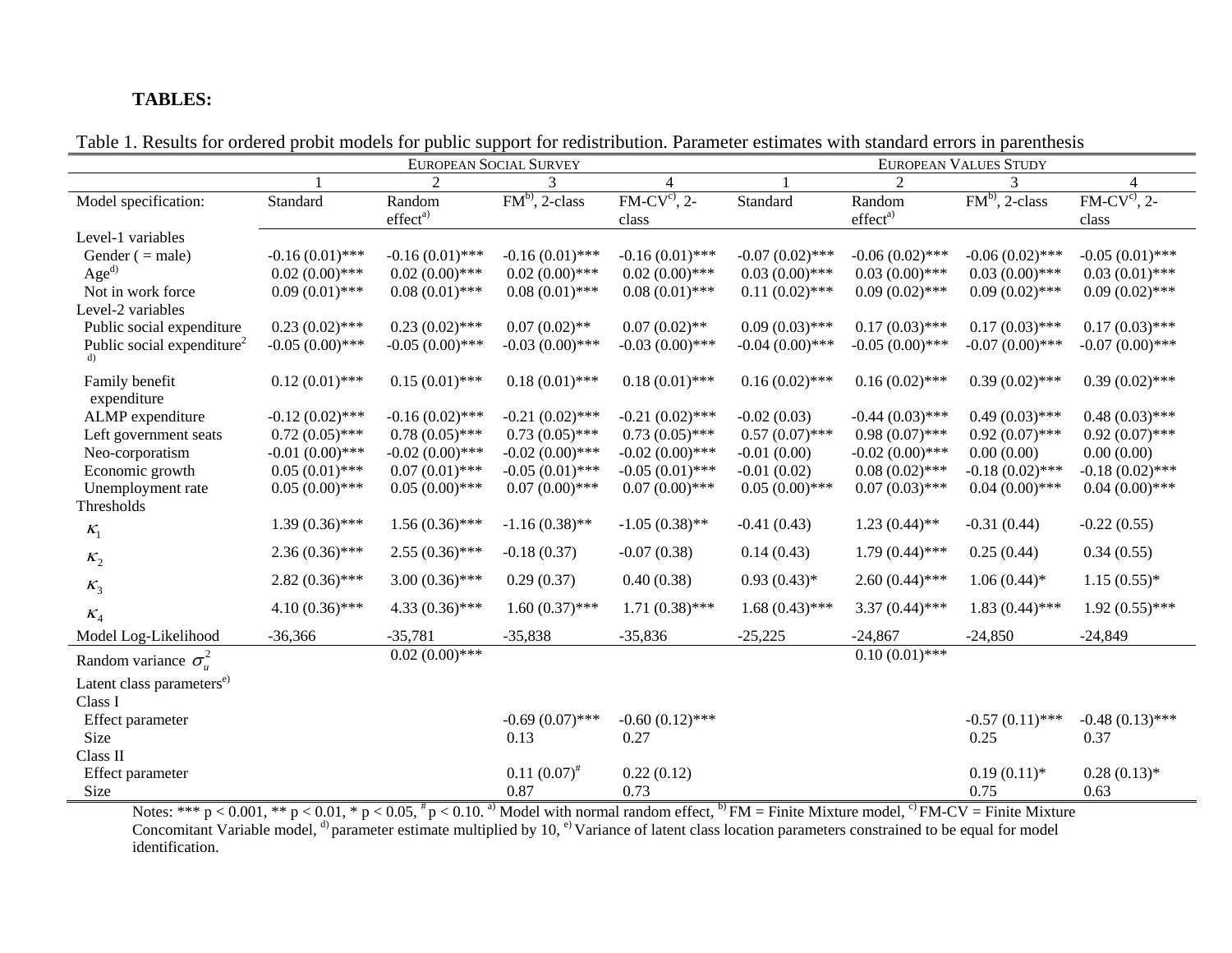

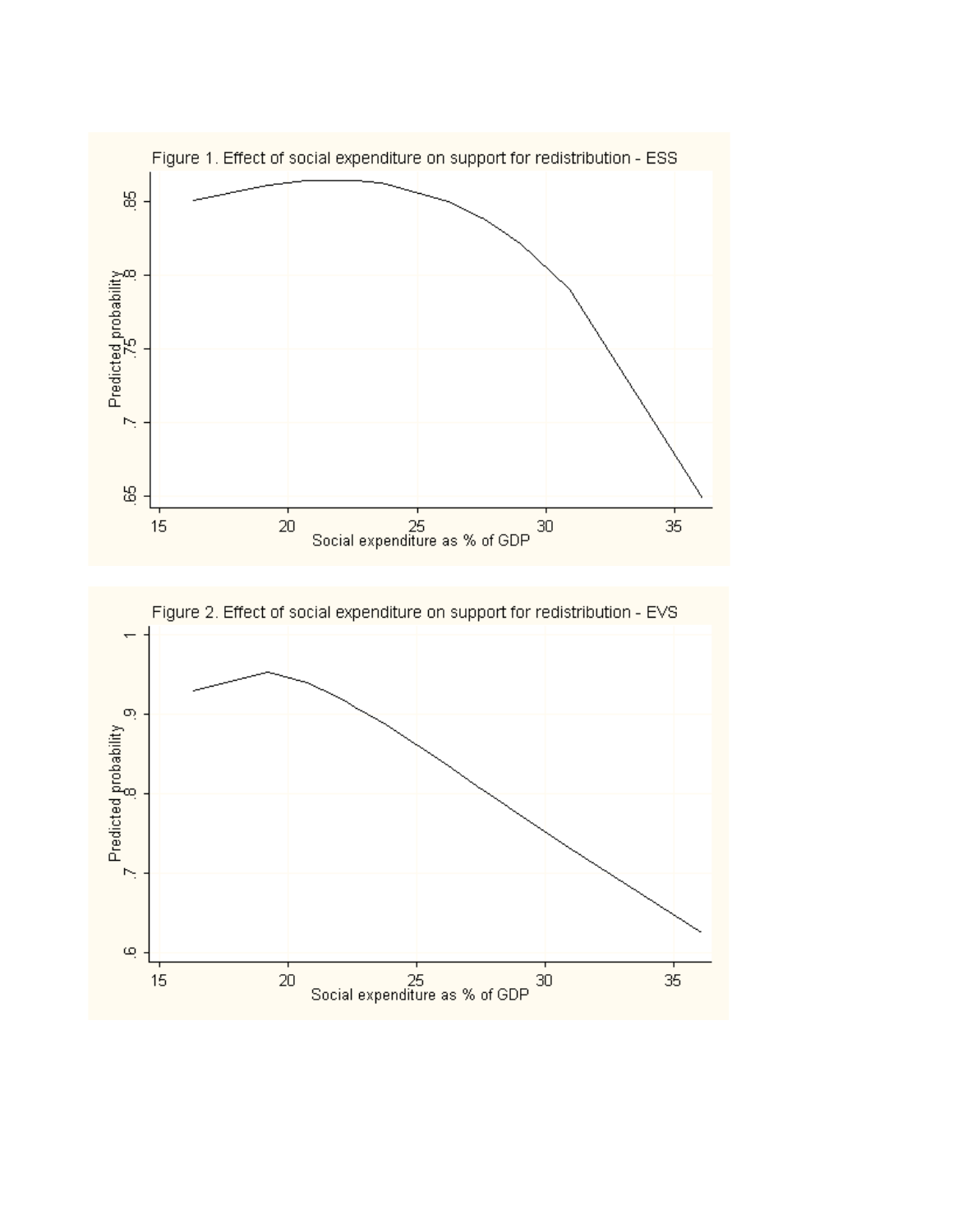# **Appendix 1**

# Appendix table 1. Variable summary statistics.

|                                   | European Social Survey |         | European Values Study |        |         |           |
|-----------------------------------|------------------------|---------|-----------------------|--------|---------|-----------|
| Response variable:                | N                      | Mean/   | <b>SD</b>             | N      | Mean/   | <b>SD</b> |
|                                   |                        | percent |                       |        | percent |           |
| Strongly disagree/Not             | 796                    | 2.8     |                       | 1,028  | 5.6     |           |
| important at all                  |                        |         |                       |        |         |           |
| Disagree/"2"                      | 3,820                  | 13.6    |                       | 1,591  | 8.7     |           |
| Neither agree nor<br>disagree/"3" | 3,589                  | 12.7    |                       | 4,226  | 23.1    |           |
| Agree/"4"                         | 12,942                 | 45.9    |                       | 5,063  | 27.7    |           |
| Strongly agree/very<br>important  | 7,052                  | 25.0    |                       | 6,383  | 34.9    |           |
| Total                             | 28,199                 | 100.0   |                       | 18,291 | 100.0   |           |
| <b>Explanatory variables</b>      |                        |         |                       |        |         |           |
| Level-1 variables                 |                        |         |                       |        |         |           |
| Gender $( = male)$                | 28,199                 | 0.47    | 0.50                  | 18,291 | 0.46    | 0.50      |
| Age                               | 28,029                 | 46.37   | 18.10                 | 18,185 | 44.83   | 17.17     |
| Not in work force                 | 28,199                 | 0.46    | 0.50                  | 18,291 | 0.46    | 0.50      |
| Level-2 variables                 |                        |         |                       |        |         |           |
| Public social<br>expenditure      | 28,199                 | 25.00   | 4.59                  | 18,291 | 25.21   | 4.49      |
| Family benefit<br>expenditure     | 28,199                 | 2.25    | 0.99                  | 18,291 | 2.23    | 1.05      |
| ALMP expenditure                  | 28,199                 | 1.00    | 0.55                  | 18,291 | 0.97    | 0.55      |
| Left government seats             | 28,199                 | 0.54    | 0.22                  | 18,291 | 0.54    | 0.21      |
| Neo-corporatism                   | 28,199                 | 9.20    | 3.70                  | 18,291 | 8.77    | 3.74      |
| Economic growth                   | 28,199                 | 3.23    | 1.00                  | 18,291 | 3.18    | 1.03      |
| Unemployment rate                 | 28,199                 | 8.86    | 3.47                  | 18,291 | 9.18    | 3.59      |

# Appendix table 2. Results for Concomitant Variable model. Estimates with standard errors in parenthesis.

|                            | <b>ESS</b>    | <b>EVS</b>    |
|----------------------------|---------------|---------------|
| Constant                   | $-0.98(0.61)$ | $-0.48(0.33)$ |
| Public social expenditure  | 0.13(0.23)    | $-0.21(0.20)$ |
| Family benefit expenditure | 0.88(2.78)    | 0.46(0.94)    |
| ALMP expenditure           | 2.16(6.79)    | 1.22(1.53)    |
| Left government seats      | 7.65(19.73)   | 3.28(3.47)    |
| Neo-corporatism            | $-2.03(4.27)$ | $-0.55(1.90)$ |

Notes: Model is a binary logit model describing the probability of belonging in latent class I given welfare state regimes characteristics. Latent class II is reference category. The quadratic public social expenditure variable was not included as a Concomitant Variable because this aspect of welfare state regimes was covered with the public social expenditure variable and because the former variable caused problems with model convergence.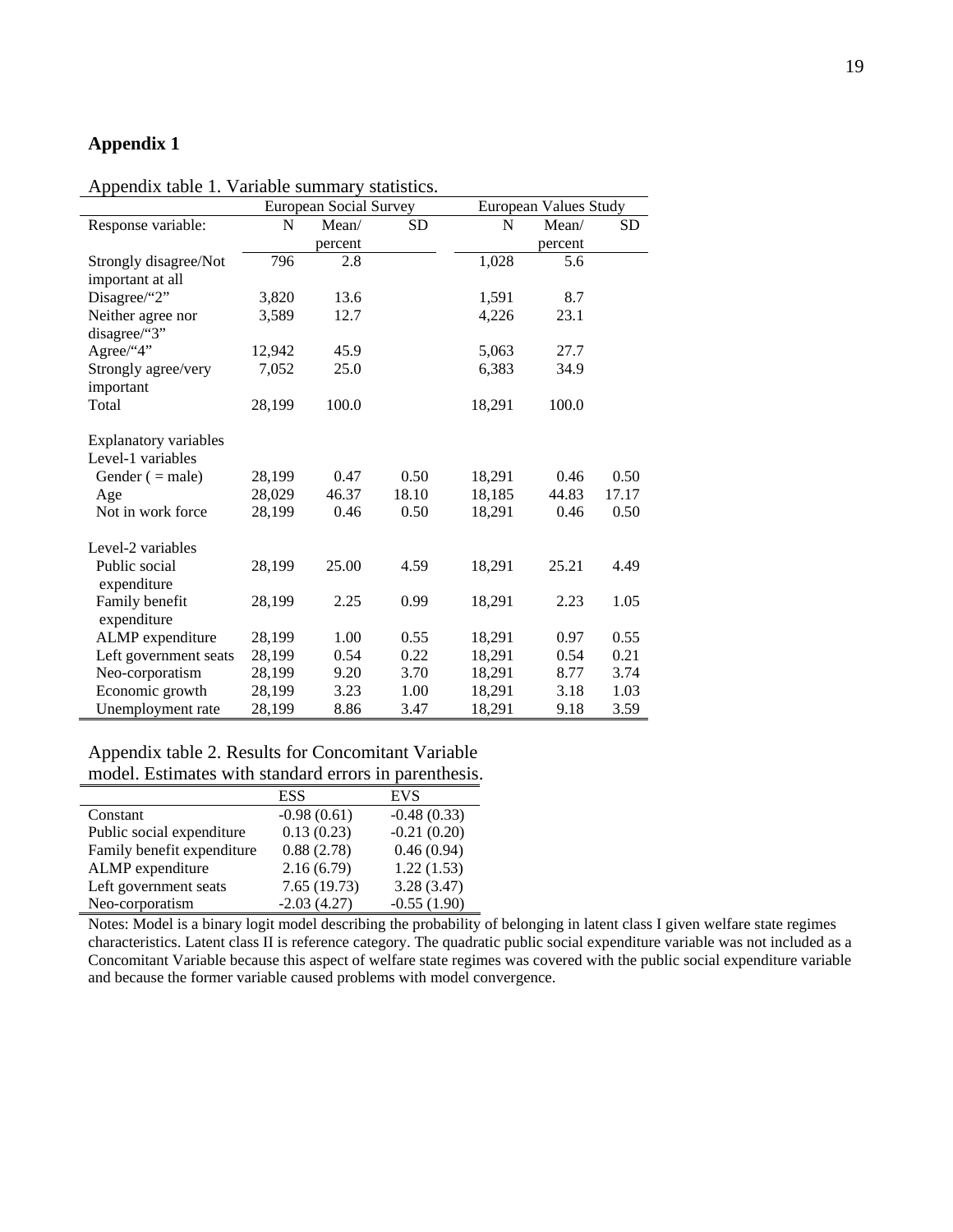#### **Appendix 2: The statistical model**

The statistical probability model deployed in the paper has the following latent response formulation

(1) 
$$
y_{it}^* = \beta' x_{it} + \lambda' z_t + u_t + \varepsilon_{it}
$$
,

where  $y_{it}^{*}$  is the latent continuous response for individual *i* (*1,…,N*) in country *t* (*1,…,15*),  $x_{it}$  and  $z_{it}$ are level 1 (individual) and 2 (country) covariate vectors with coefficient vectors  $\beta$  and  $\lambda$ ,  $u_t$  is a random effect capturing unobserved between-country heterogeneity, and  $\varepsilon$ <sub>*it*</sub> is a stochastic error term.

The observed ordinal, categorical outcome  $y_i$  with *S* response categories  $a_i$  ( $s = 1,..., S$ ) is linked to the latent variable by applying thresholds  $\kappa_s$  ( $s = 1,..., S$ -*I*) such that:

$$
(2) \ y_{it} = \begin{cases} a_{1} \text{ if } & y_{it}^{*} \leq \kappa_{1} \\ a_{2} \text{ if } \kappa_{1} < y_{it}^{*} \leq \kappa_{2} \\ a_{3} \text{ if } \kappa_{2} < y_{it}^{*} \leq \kappa_{3} \\ a_{4} \text{ if } \kappa_{3} < y_{it}^{*} \leq \kappa_{4} \end{cases}
$$

where the thresholds  $\kappa<sub>s</sub>$  do not vary among subjects. The cumulative density function for the error term  $\varepsilon$ <sub>*it*</sub> is assumed to follow the standard normal distribution  $\Phi(.)$ .

The country-level random component  $u_t$  may be dealt with in several ways. In the standard ordered probit model between-country variation is not modelled, and  $u_t$  is omitted from (1). In the parametric random effect or multilevel random intercept model  $u_t$  is assumed to be  $N(0, \sigma_u^2)$  and orthogonal to the *x* and *z* vectors.

In the Finite Mixture approach *u* has no known parametric distribution but is approximated with a discrete distribution taking *c* different values (Lindsay 1983a, 1983b). This in effect then is the latent class model

(3)  $P(U = u_i) = P_i$ ;  $u = 1, ..., c$ ,

where *c* is the number of latent classes used to approximate the unknown distribution of the unobservables.

Finally, in the concomitant variable framework (Dayton & Macready 1988; Wedel 2002) we extend the finite mixture model (3) by allowing the probability of membership of latent class *j* to be conditional upon the values of z covariates through the logit model